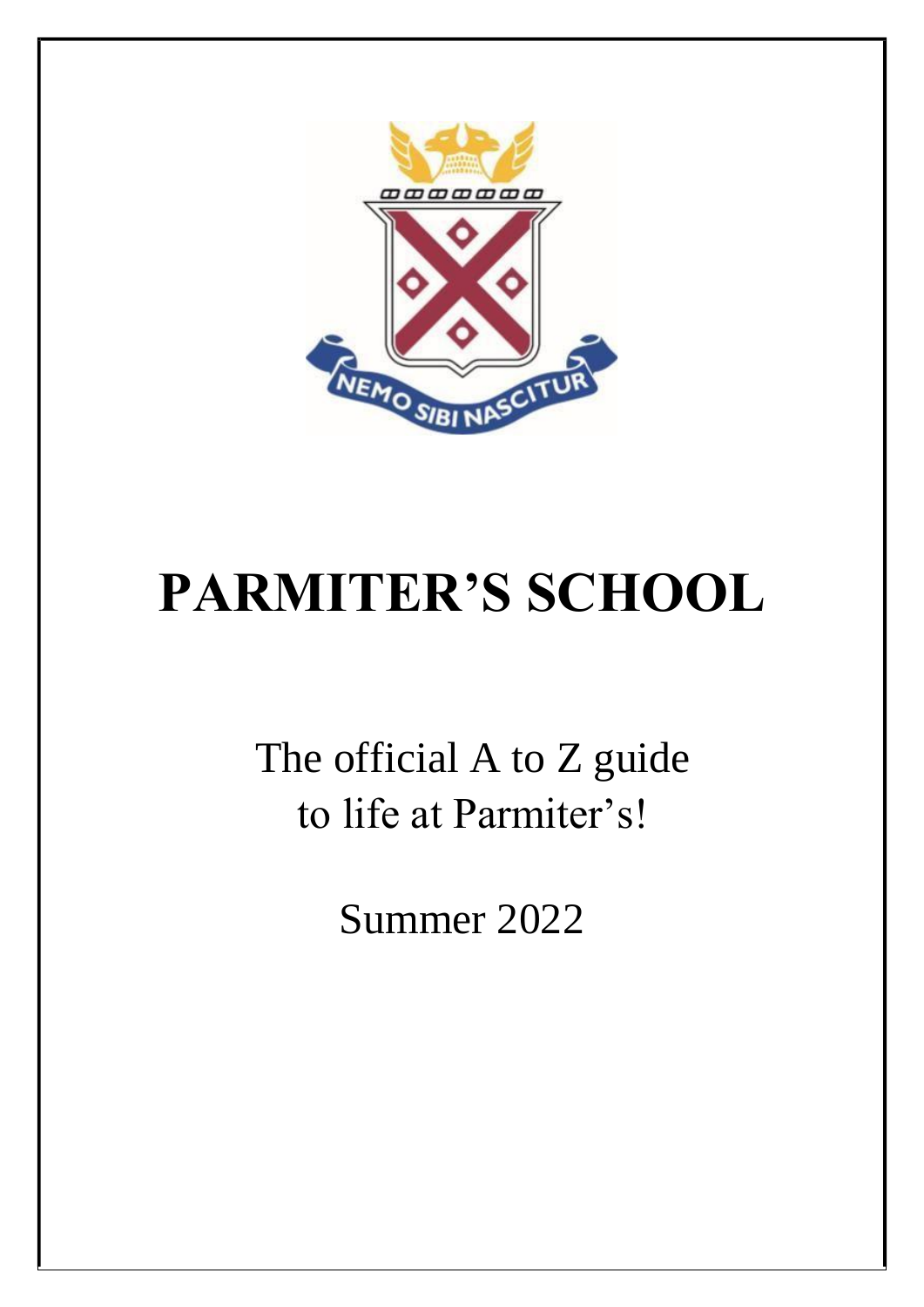### **Welcome from the Headmaster**

A very warm welcome to Parmiter's to all our new students and parents/carers (some not so new) joining us in September 2022. I do hope you find this booklet helpful but please be assured, if you do have any questions, we are only too happy to be asked.

My message to parents and carers is please do give a thought to joining our wonderful Parents' Association, a superb opportunity to support our school. And to new students: 'Welcome to an amazing land of opportunity'. Do ensure you 'join in' by making the most of all the clubs and activities. Whatever your passion there will be something for you.

My very best wishes to you all at the start of your new school adventure.

Michael Jones Headmaster

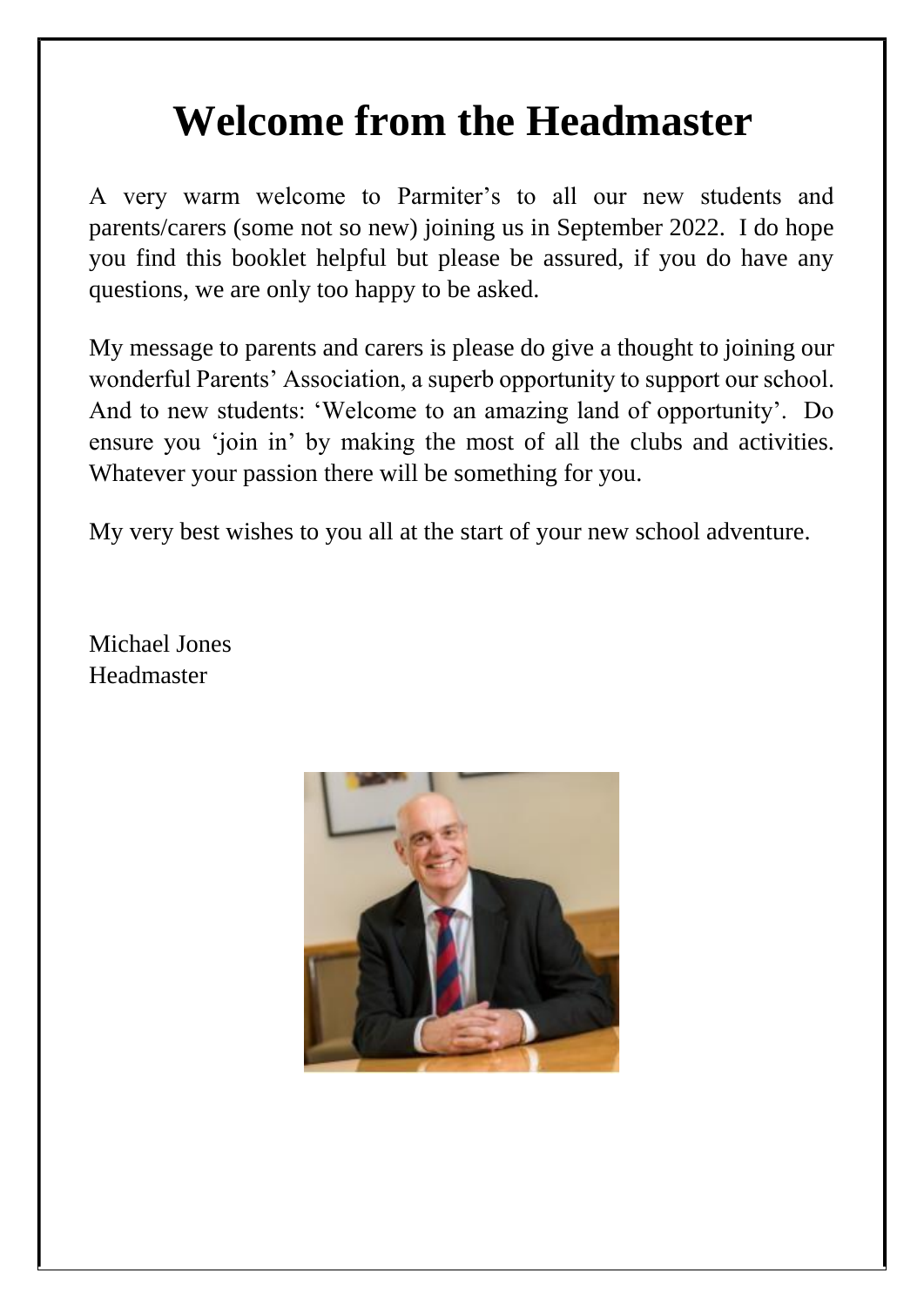### **Welcome to our Year 7 parents**

The transition from primary to secondary school is not always easy. Everything from making new friends to getting used to new teachers, subjects and a new school can prove stressful, for both the child and the parents! One of the key differences is that at secondary school you may feel that you are much less involved in your child's life at school.

Our Year 7 team share the philosophy that a school is more than just a place where your children come to learn. It is a place where a community develops and thrives. It is a place where we come together to support each other to achieve. Whether it is in the classroom learning, on the sports field competing or on the stage performing, we know that success comes from us all working together.



Richard Boyce Debs Mullett



Head of Year 7 Deputy Head of Year 7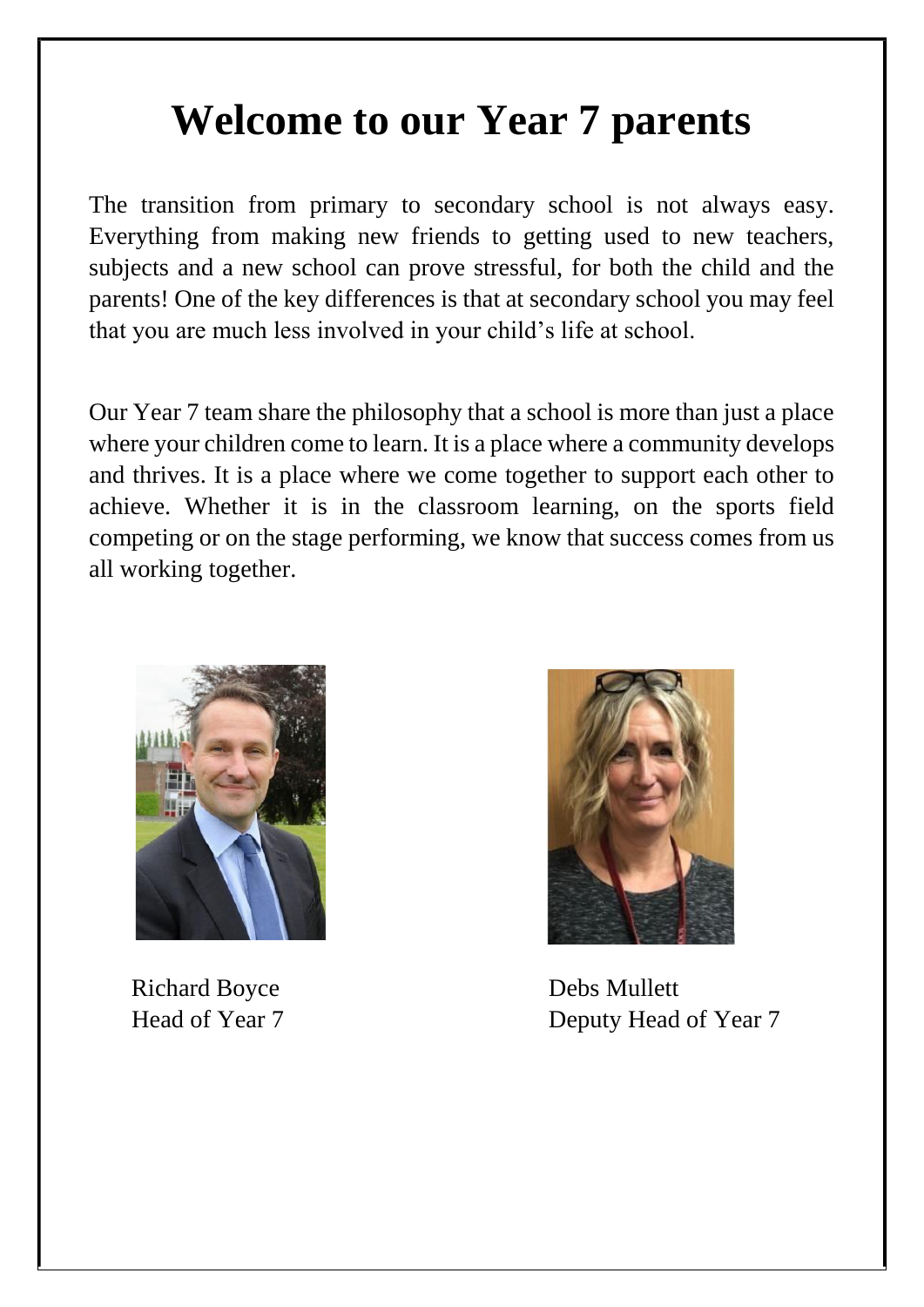## **A – A New Beginning:**

Welcome to Secondary School. For all our new Year 7 students, the move from primary school to secondary school marks a new beginning. It is another key milestone on life's journey. Yes – it can be a big change and the prospect of starting at secondary school can be very scary for both parents and students, but if you follow the advice given in this booklet, hopefully the coming weeks and months will not be so scary after all.

## **A – Attendance:**

We cannot stress enough the importance of excellent attendance at secondary school. Poor attendance impacts learning and can limit progress.

### FACTS ABOUT ATTENDANCE

- 90% attendance  $= 1/2$  day missed every week
- 1 school year at 90% attendance  $=$  4 whole weeks of lessons missed
- 90% attendance over 5 years of secondary school =  $1/2$  a school year missed!

#### REPORTING ABSENCE

In the event of an absence, please notify the Attendance Officer, at your earliest convenience and by 8:55am at the latest, on the morning of absence.

#### **Absence line: 01923 665719**

**Absence email: attendance@parmiters.herts.sch.uk**

### WAYS TO ENCOURAGE GOOD ATTENDANCE

- Days at home are for genuine illness.
- Where possible, avoid making medical/dental appointments during the school day.
- Talk to your child's form tutor, Mr Boyce or Mrs Mullett to help resolve attendance issues as soon as they arise.

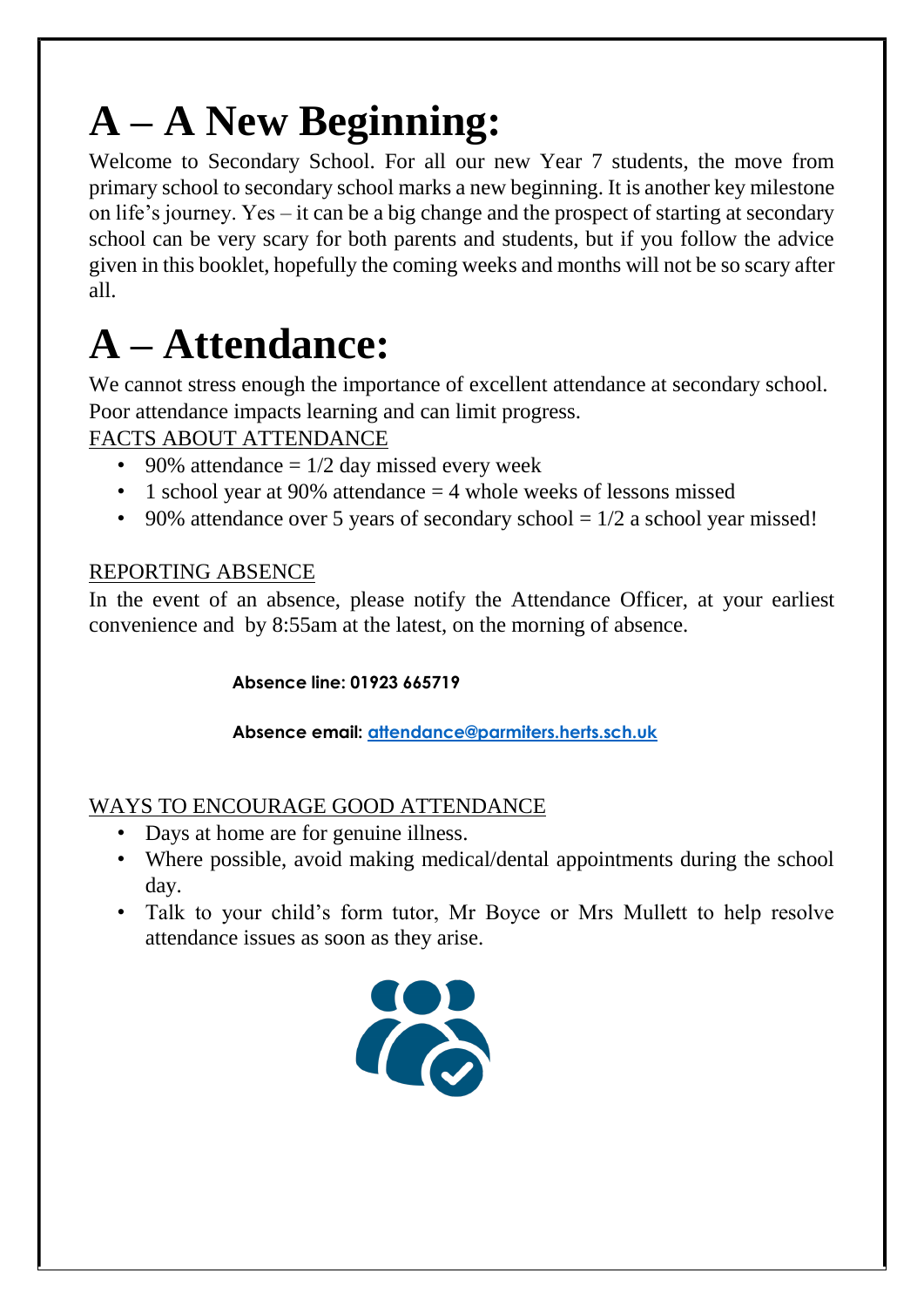# **ATL's:**

During the academic year you will receive an early Attitude to Learning (AtL) report in October and two detailed gradesheets, one in December and the other in June; these will provide information about your child's efforts and academic achievements. These will be sent home electronically. The autumn term report will give you an indication of how your child has settled in and the gradesheets will give current assessment levels and attitude to learning (ATL) grades for all subjects; the grades range from 1-5 and there is an expectation that students will achieve a 3 or above. Consultation Evening will take place during the spring term and this will give you a chance to speak to the staff who teach your child. We encourage students to attend with their parents.

A further gradesheet will be issued at the end of the summer term.

# **B– Behaviour:**

At secondary school we have very high expectations of student behaviour. Disruption to lessons and the learning of others **will not be tolerated** at Parmiter's. We always expect **excellent and sensible** behaviour. Parmiter's has well over 1000 students on site during the school day and, therefore, excellent behaviour is vital to ensure that we can all learn in a safe manner. This applies both in lessons, moving between lessons and at break and lunchtimes. For students who fail to meet our expectations, please see D for Detentions!

# **B – Bushcraft:**

Towards the end of the September and early October, we offer all Year 7 students a chance to take part in a team building residential experience. We are away for two nights and will be staying at the Bushcraft Boughton Woods centre, which is situated off the A43, three miles north of Kettering. We encourage **all** our new Year 7 students to take part in this opportunity as it is a good chance to make friends and to try out new activities.

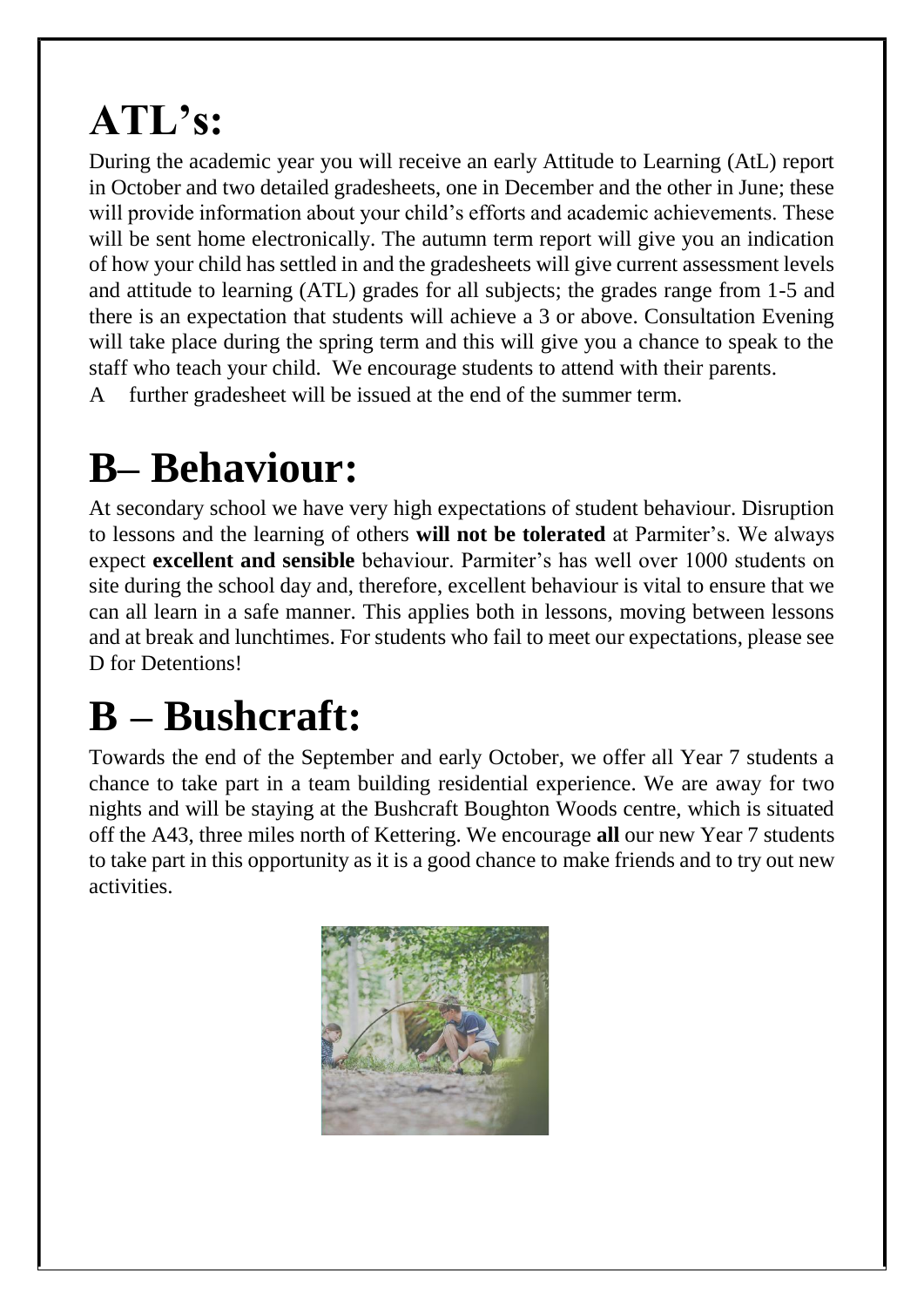## **C – Communication:**

Should you need to contact the school for any reason, please either telephone (**01923 671424**) or send an email (**admin@parmiters.herts.sch.uk**). The School Office will then pass your message or email on to the relevant member of staff.





All students will be using Chromebooks in Year 7. Please ensure you have signed up for a Chromebook between the **1 st May to 10th June.** Please use the link below to navigate this [process:](https://www.parmiters.herts.sch.uk/page/?title=Individual+Chromebook+Scheme&pid=84)

## **D – Detentions:**

### *Students are not given detentions. Instead, they earn them.*

To give some idea about when a detention may be issued:

- Forgetting homework may result in a detention.
- Poor behaviour **will** result in a detention.
- Disrupting the learning of others **will** result in a detention.
- Forgetting equipment may result in a detention (see  $E -$  Equipment for Learning).
- Having a mobile telephone, which is audible, visible or switched on during the school day, **will** result in a detention.
- Forgetting PE kit may result in a detention.

Some students will discover that the list of detention reasons is much longer than this. However, if students are sensible, well mannered, remember all equipment and do their homework, then they will not get a detention. Our detention system is tiered, with departmental detentions and Head of Year detentions as the first layer. These detentions are usually 30 minutes long. If students fail to attend a short detention, they will automatically receive a Full School detention which is 1 hour long and is always after school.

More serious behaviour issues will result in a Senior Leadership Team detention, which is held each Friday evening and lasts until 5pm. Repeat offenders may also receive a Saturday detention.

Please note that all detentions are logged on SIMS (the school admin database).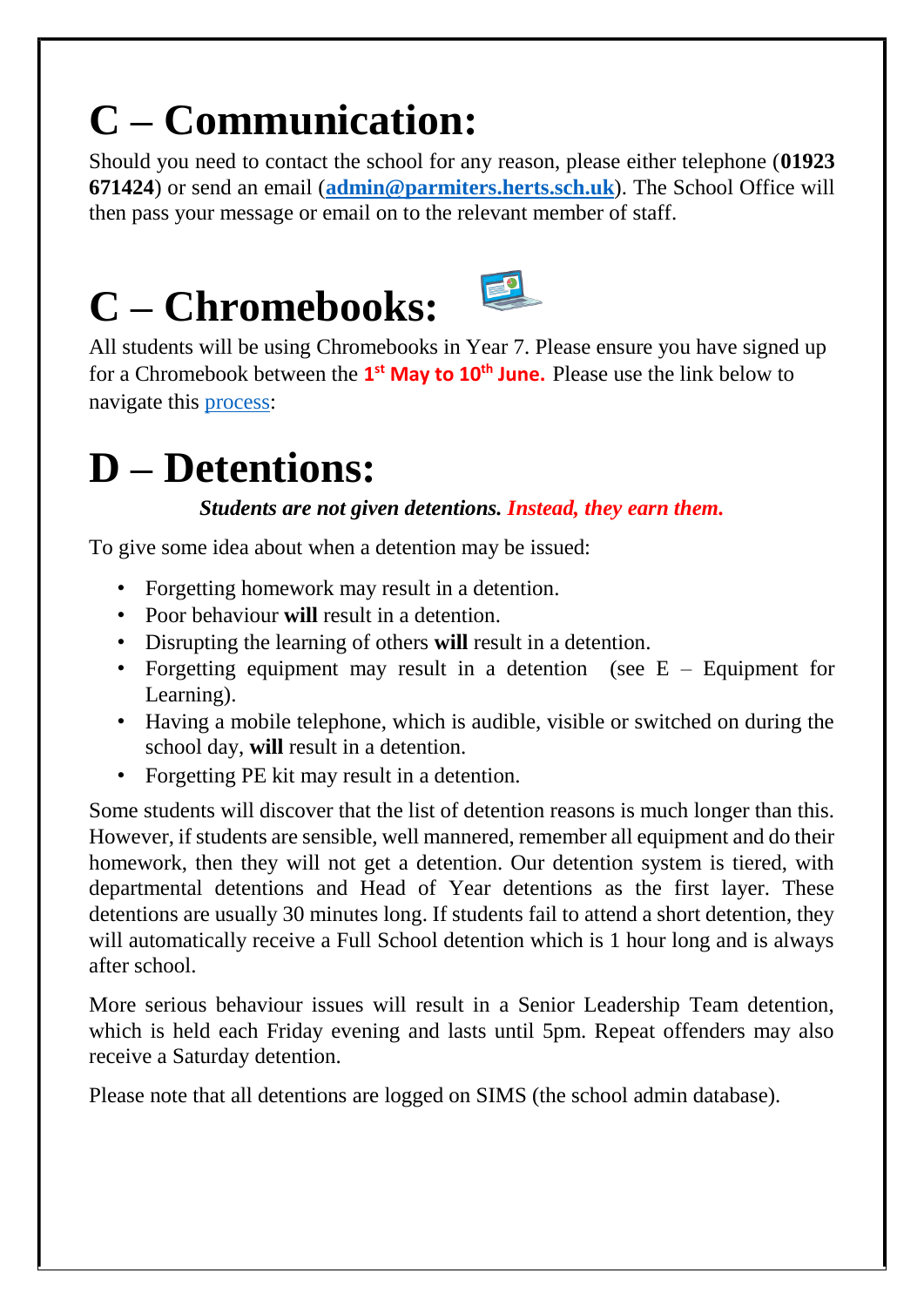# **E – Equipment for Learning:**

Without all the correct equipment, your child cannot learn. Regularly checking and replacing equipment is essential.

#### **Essential:**

- $\triangleright$  A strong, waterproof school bag in a plain dark colour (we would recommend a rucksack with padded straps as bags can be heavy).
- $\triangleright$  No Handbags.
- $\triangleright$  A separate, named bag for PE kit.

### **Basic equipment for all lessons:**

- $\triangleright$  Pencil case
- $\triangleright$  Blue or black pens (including spares)
- $\triangleright$  Pencils (including spares)
- $\triangleright$  Pencil sharpener
- $\geq$  A 30cm ruler
- $\triangleright$  A rubber
- $\triangleright$  A pair of compasses
- $\triangleright$  A protractor
- $\triangleright$  A set of coloured pencils
- $\triangleright$  A glue stick
- $\triangleright$  A pair of scissors
- $\triangleright$  Inexpensive Earphones (wireless earbuds are not allowed)

### **Suggested equipment for Mathematics:**

- $\triangleright$  A calculator (for use in lessons when permitted)
- $\triangleright$  A geometry set

### **Suggested equipment for Art:**

- $\triangleright$  An Art pack is available from the Art Department in the autumn term. This includes sketching pencils, a small set of water-colours, some paint brushes and other equipment. The pack costs £5 **cash** and will be available to purchase during the Headmaster's Evening on  $13<sup>th</sup>$  July 2022
- $\triangleright$  Earphones

**Don't forget that ALL equipment should be clearly named!** 

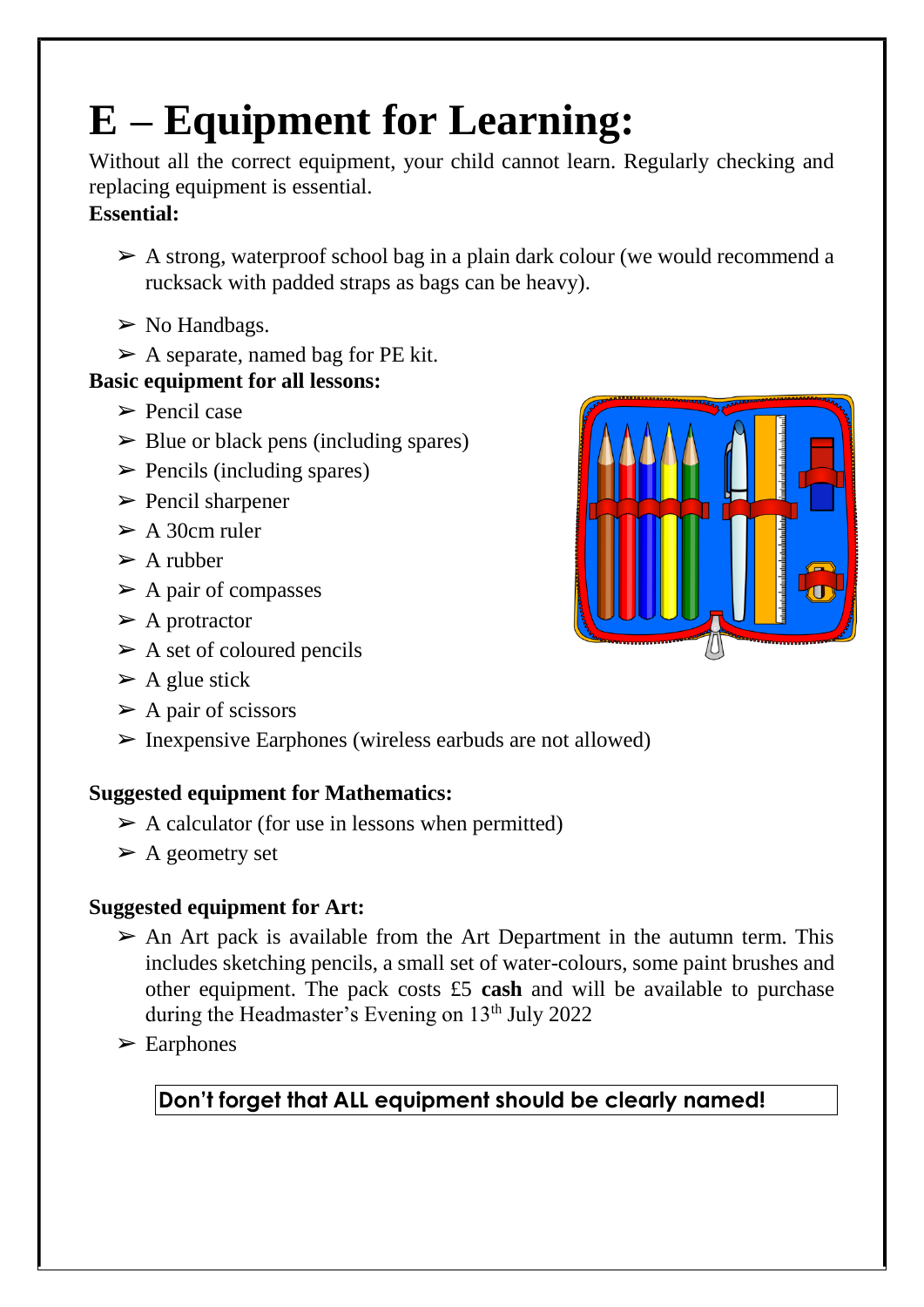## **E – Ethos:**

Parmiter's School was founded by Thomas Parmiter following a bequest in his will. The ethos of Parmiter's School is epitomised by the school motto - "Nemo Sibi Nascitur" (No one is born unto themselves alone). As members of the Parmiter's family we are committed to serving each other and our wider community in the way Thomas Parmiter, our founder, intended.

## **F – Form Tutor:**

Throughout your child's time in Years 7 to 11, they will have a form tutor who should be **your first point of contact** with any concerns or worries. The form tutor should be viewed as the 'Guardian of Learning' – a key person you and your child can turn to when you need advice or guidance. Form tutors are integral to the pastoral team and well supported by the Head of Year and Deputy Head of Year.

## **F – Form Time:**

Students register in their form room at 8.35am and spend 20 minutes with their Form Tutor each morning. Each form is assigned a Sixth Form prefect who acts as buddy. Each student is allocated to one of our six Houses and there are many House events and competitions throughout the year. Punctuality to form time is essential for a positive organised start to every day.

### **G – Going Home:**

One of the main differences between primary school and secondary school is the end of the school day. At secondary school, students can make their own way home without the need to be collected at the classroom door, or they can attend a wide range of afterschool clubs on offer. The Learning Resource Centre is also open daily to allow for access to computers so students can complete homework tasks as needed and use printing facilities.

## **H – High Elms Lane:**

Parmiter's School is situated on High Elms Lane. This a is busy and very narrow lane with two large secondary schools and West Herts Crematorium located near the A405 end of the lane. The lane reduces to a **single track** between High Elms Manor and the entrance to Chequers Farm. If you travel by car or your child rides a bike to school, please take this into consideration during the week for getting to school on time and at weekends if your child plays sport at school.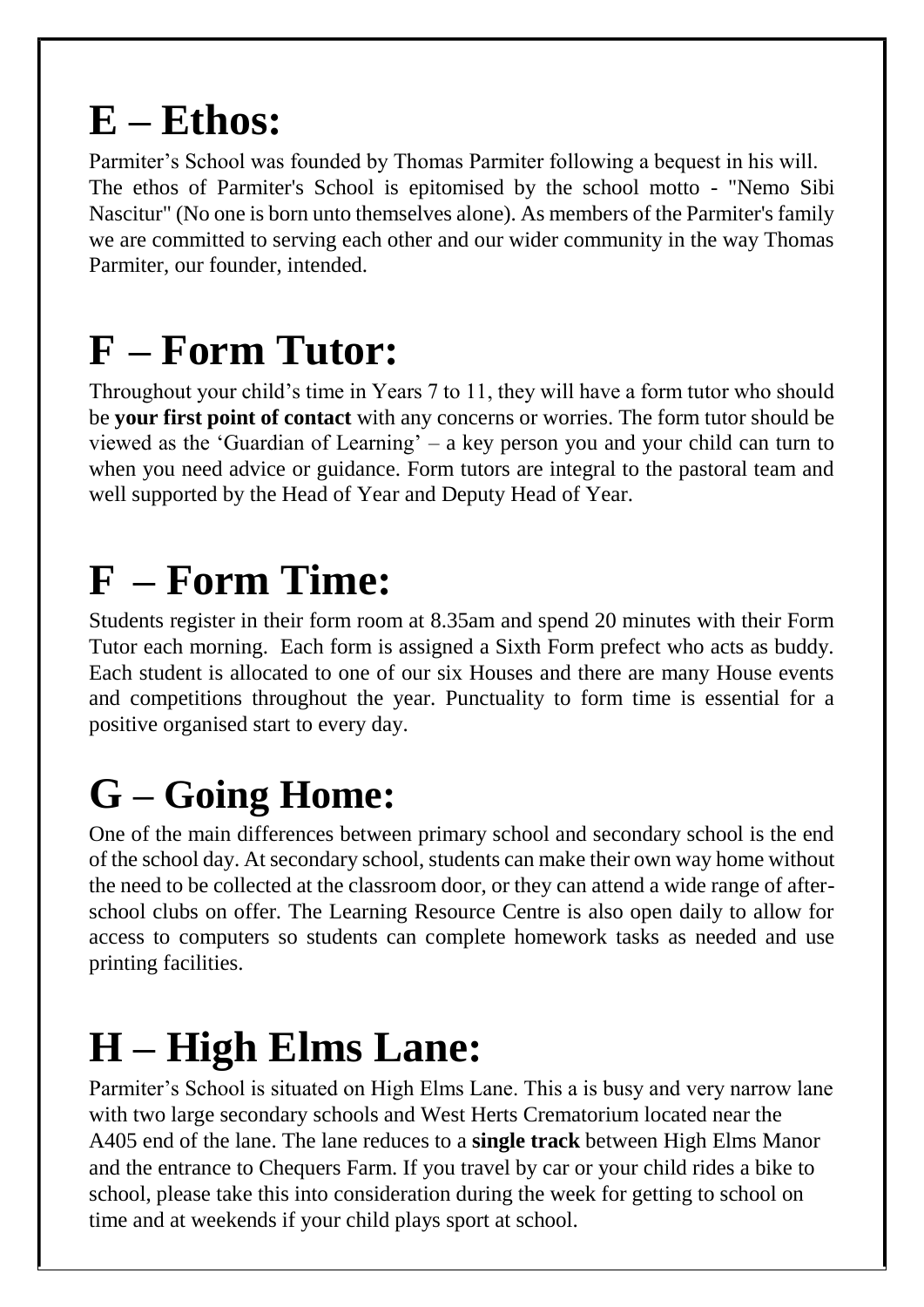## **H – Homework:**

Students will receive far more homework at secondary school than they have had at primary school. Students should expect to spend about an hour each night on homework tasks in Year 7, but this may increase as the year progresses. All students will receive a homework timetable so they know which homework to expect on which night of the week.

## **H – House System:**

We are proud of our school House system. Each student is allocated to one of our six houses, which are named after important members of the Parmiter's family. Our houses are: **Beven, Carter, Lee, Mayhew, Renvoize and Woolley**. Further information about our House system can be found on the school website, under the ["Parmiter's Life"](https://www.parmiters.herts.sch.uk/page/?title=House+System&pid=21) tab.

# **I – Illness:**

Parmiter's School has a full time Matron, who is available for all health queries and medical advice. If you have any health concerns about your child,

please contact the school and Matron will be pleased to assist you. If your child is feeling unwell at school, they need to see Matron before calling home.



# **I – Independence:**

At Parmiter's, we encourage all students to be independent from the outset . You can help your child by reminding them to take responsibility for routine jobs like packing their own bag and PE kit the night before, preparing their food ingredients, remembering musical instruments and looking after their own homework. Students also need to keep on top of their equipment and **replace** any items that may get lost.

### **J – Join in:**

- Secondary school is all about new opportunities.
- Make the most of everything that is offered to you.
- Talk to other new students.
- Take advantage of the wide variety of activities on offer.
- Take part in school visits.
- Smile and others will smile with you; it's a great way to make friends.
- Remember that school is what **you** make it.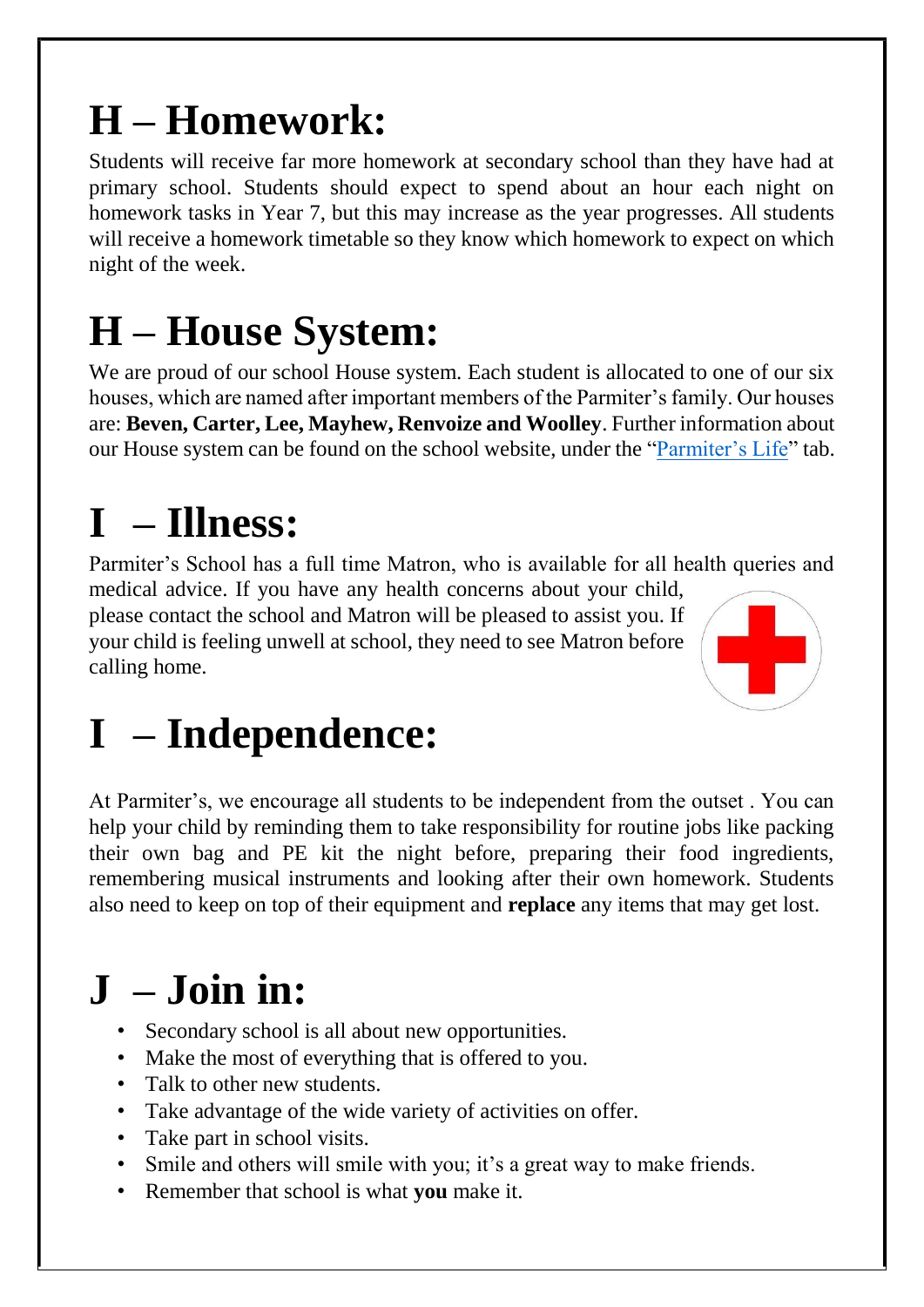### **K – Kit:**

All students will need a full PE kit for their PE lessons.

Different kit needed for indoor and outdoor lessons. Your child will be told which kit they need to bring for different blocks of lessons.

All PE kit is available from our PE kit supplier, Henry Tilly Sports. Henry Tilly has a shop in St Albans and you can also purchase items via their website (see link below). They will be in attendance at the Headmaster's Evening, so you can purchase kit: **<http://shop.htsports.co.uk/category5970719.html>**

The full PE kit list is available to view on our school website or via this lin[k](https://www.parmiters.herts.sch.uk/page/?title=Parents&pid=9) [HERE.](https://www.parmiters.herts.sch.uk/page/?title=Parents&pid=9)



## **L – Learning and the future: Dream big!**

Time at secondary school will pass all too quickly. Seven years is not actually that long! Follow these steps to maximise your chances of being successful when your time as a Parmiterian comes to an end:

**1. Take time to think about what you like to do; dream and imagine ideal careers.** Take time in school to explore different career choices. Don't let any barriers hold you back from finding the perfect career.

**2. Challenge yourself in secondary school, but don't overwhelm yourself.** Get the most out of secondary school.

**3. Work, volunteer, or otherwise gain some experience.** For example, if you're interested in a career in journalism, start writing for the school newsletter.

**4. Expand your cultural capital;** take advantage of all educational opportunities that come your way, such as summer school, different clubs and educational trips, especially abroad. Family trips can also be used as an enjoyable way to support the curriculum.

**5. Remember everyone must follow his or her own path in life.** Don't spend too much time worrying what other people in your school are doing - or letting their opinions about your dreams and ambitions affect your decisions.

**6. Never stop learning… read, grow and expand your mind.** Don't pass-up opportunities to learn and experience new things. Knowledge is power.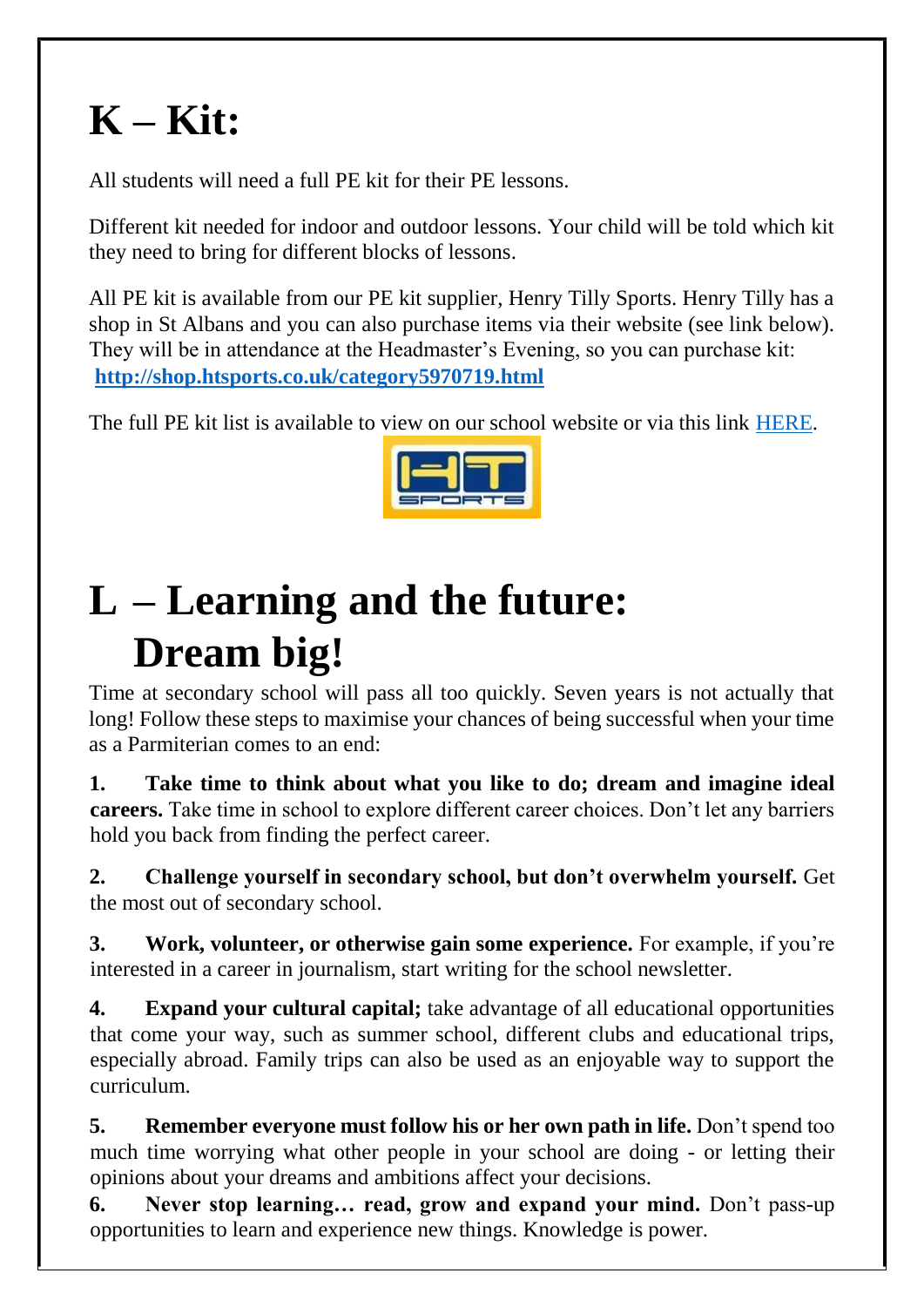### **L – Lockers:**

All Year 7 students can rent a locker for a small fee. This can then be used to store books and PE kit as needed. You can access your locker **before school, at break, lunchtime and after school.** Remember to bring in your locker key! Lockers are available for students to rent on an annual basis through ILS Ltd, an independent company. All dealings will be directly with ILS. For further information and to book a locker, visit [www.ilsschools.co.uk.](http://www.ilsschools.co.uk/)



Developing a Growth Mindset allows you to see setbacks as opportunities. Showing a growth mindset is valuing effort over talent and understanding that practice makes progress. 'Hard work beats talent when talent doesn't work hard'.

### **M – Manners:**

We are proud of the excellent manners displayed by all members of the Parmiter's community. Our new Year 7s are no exception to this and we expect all students to display courtesy and good manners at all times. From remembering to say 'please' and 'thank you', to holding open the door for another person, manners really do cost nothing.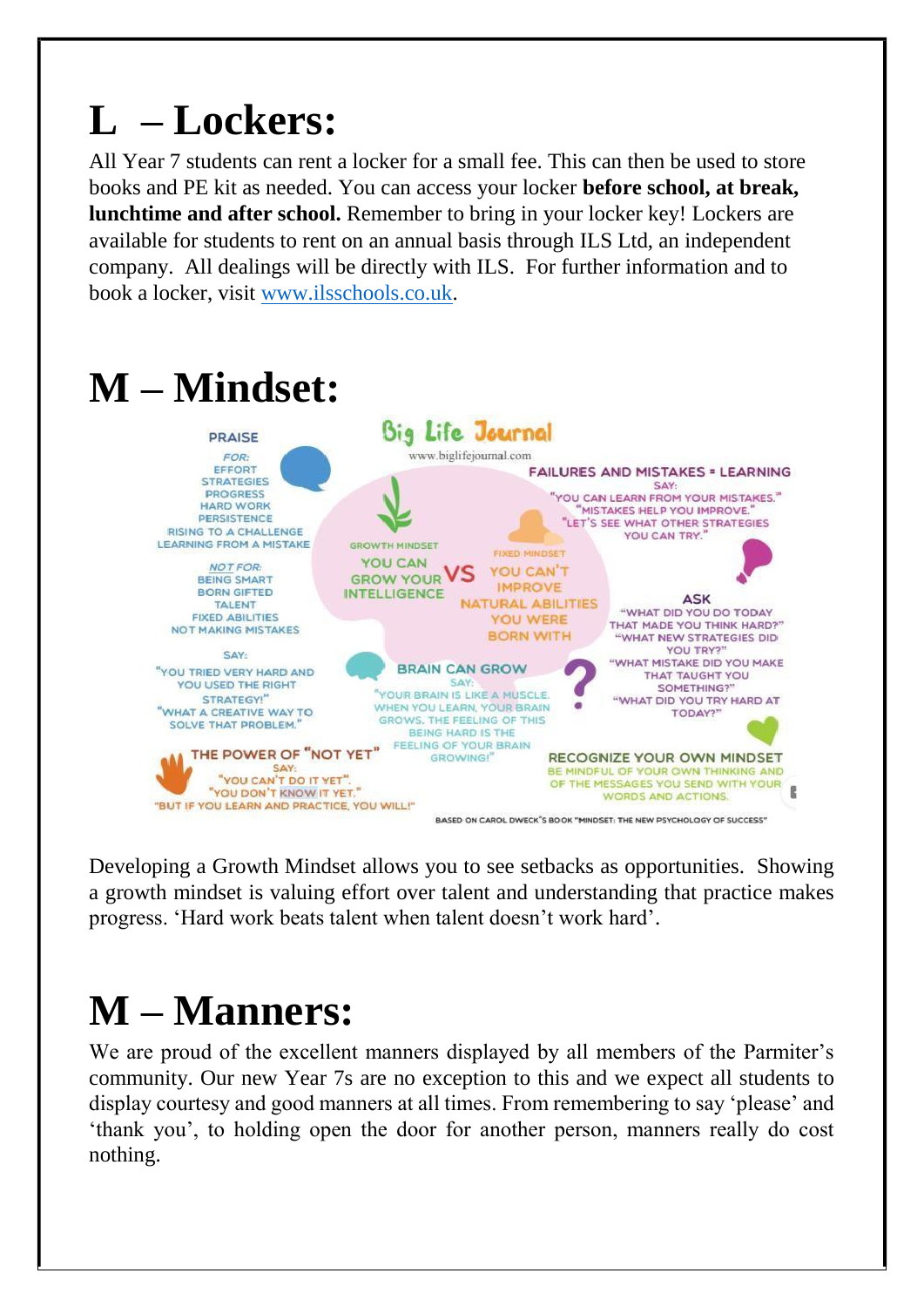## **N – Nut Allergies:**

We have a number of students at Parmiter's School who have nut allergies. Therefore, we ask that no nuts be brought onto the school site. This includes packed lunches or as snacks for breaktime. Likewise, if you have a nut allergy, please ensure that Matron has an epipen for you and that you always carry one yourself. If you are concerned about having a nut allergy at secondary school, please liaise with Matron.

# **O – Opportunities:**

Life at secondary school is all about new opportunities and these will come in many forms, including new subjects that you haven't studied previously, specialist facilities for subjects like Science, DT and PE, and a vast range of extra-curricular activities. There are also a wide range of school visits, from local day trips to longer visits abroad including the annual ski trip. Be sure to make the most of all opportunities offered to you during your time at Parmiter's.

### **P – Parental Involvement:**

Research shows that children are more successful in school when their parents take an active interest in what their children have done at school and actively support their children in completing homework tasks and becoming independent learners— it shows children that what they do is important.

Here are some tips to guide the way:

- ✓ **Know the teachers and what they're looking for.** Attend school events, such as Consultation Evenings, to meet your child's teachers. Ask about learning and homework and how to get more involved in the learning process.
- ✓ **Set up a homework-friendly area.** Make sure your child has a separate place to complete homework, such as a desk. This should be well-lit. Keep supplies — paper, pencils, glue, scissors — within reach.
- ✓ **Ensure homework is part of a daily routine.** Some children work best in the afternoon, following a snack and rest period; others may prefer to wait until after dinner.

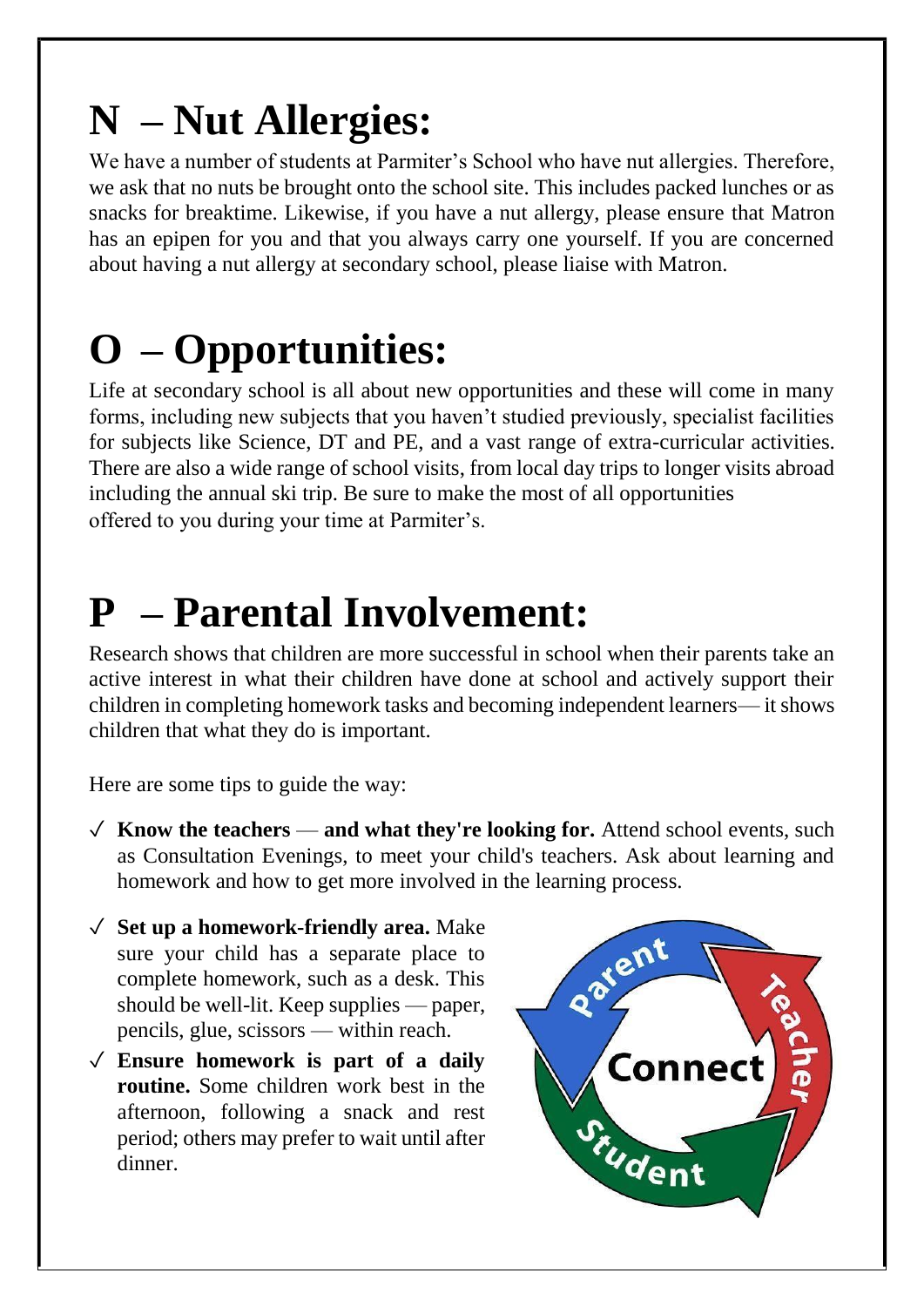- $\checkmark$  **Help them make a plan.** Whether it is revision, a heavy homework night, or simply when there is an especially big assignment to tackle, encourage your child to break up the work into manageable chunks. Create a work schedule for each night if necessary — and remind your children to take time for a short break every hour, if possible.
- $\checkmark$  **Keep distractions to a minimum.** For students to excel at homework, they need to be able to work without distractions. This means no TV, loud music, telephone calls, internet access or mobile phones. (Occasionally, though, a phone call to a classmate about an assignment can be helpful).
- ✓ **Make sure children do their own work.** They won't learn if they don't think for themselves and make their own mistakes. Parents can discuss, make suggestions and help with directions, but it's a child's job to do the learning
- ✓ **Be a motivator and monitor.** Ask about assignments, quizzes and tests. Give encouragement, check completed homework and make yourself available for questions and concerns.
- ✓ **Set a good example.** Does your child ever see you diligently balancing your budget or reading a book? Children are more likely to follow their parents' examples than their advice.
- ✓ **Praise their work and efforts.** Keep a log of amazing effort and great test results on the fridge so it is a visible reminder of achievement. Don't forget to mention any successes at school to relatives.
- $\checkmark$  If there are continuing problems with homework, get help. Talk about it with your child's teacher – teachers can't help if they don't know about the problem!
- $\sqrt{\ }$  **Read with them.** Reading aloud with your child is one of the very best ways to stimulate their enjoyment for reading; this will, in turn, develop empathy, a curiosity for learning, improve their vocabulary, comprehension and critical thinking skills across the broader curriculum. Students will have a wealth of reading opportunities with both texts and audible books through their library web app.

### **P – Parents' Association:**

We are very fortunate at Parmiter's School to have a Parents' Association that has been an integral part of the school for more than 25 years. During this time the PA has raised many tens of thousands of pounds from a variety of fundraising events.



These funds have been spent on providing resources and equipment to enhance the education for students across all school departments from art to science to games. Larger projects have also been supported, such as the purchase of a grand piano, the covered seating area and state-of-the-art lighting equipment in the Drama centre.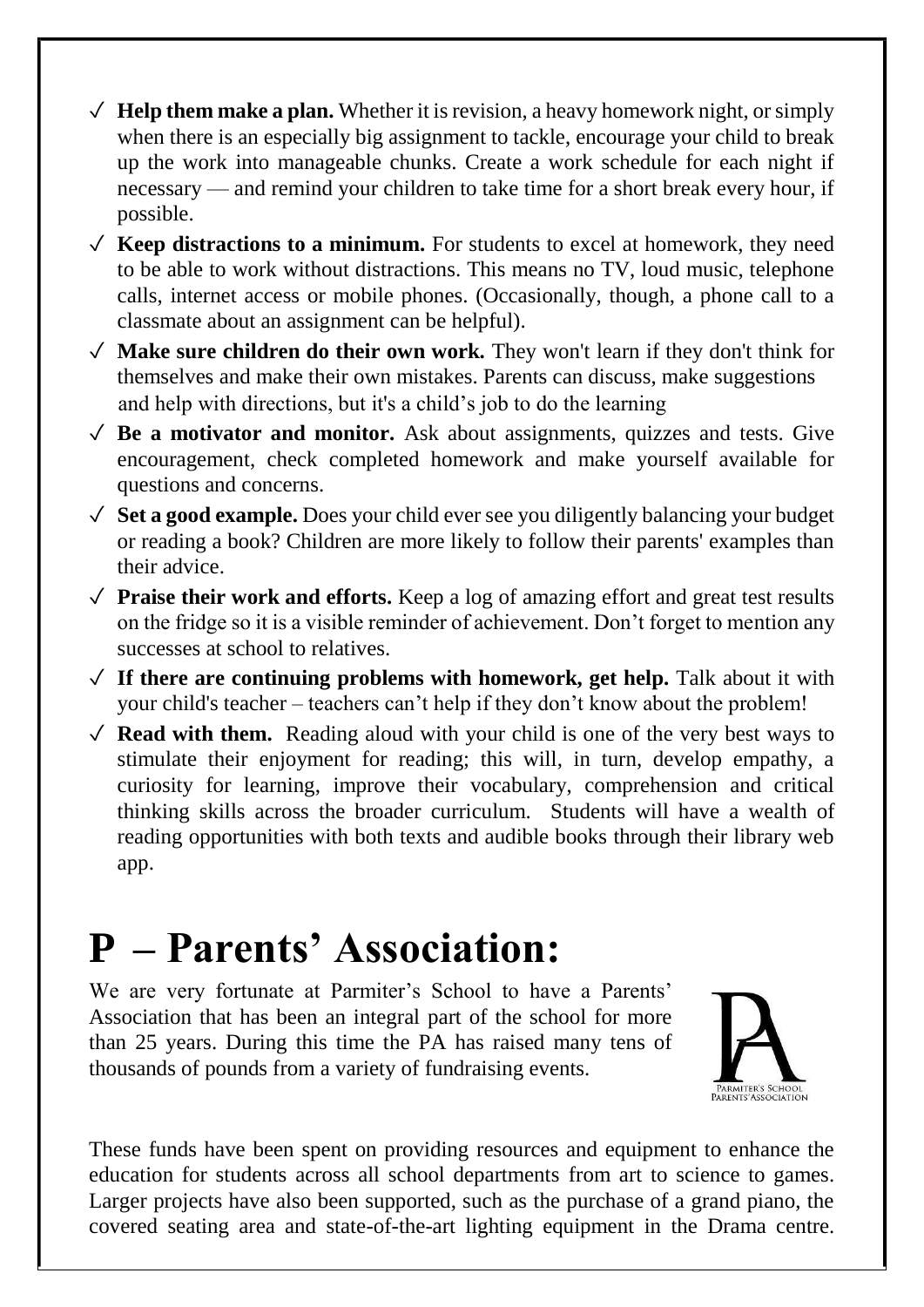However, our PA is about more than just fundraising, it also exists to provide closer links between school and home. The events run and activities supported provide an excellent way to bring staff, parents, students and others connected to the school together in support of the school, working towards a common goal.

The objective of the Parents' Association is to advance the education of students in the school, in particular, by:

- Developing effective relationships between the staff, parents and others associated with the school.
- Engaging in activities which support the school and advance the education of the students.
- Providing and assisting in the provision of such facilities or items for education at the school (not provided from statutory funds) as the committee shall from time to time determine.

As a parent/carer you automatically become a member of the Parents' Association when your child joins Parmiter's School; however, there are several ways in which you can become more involved and help your PA, even if you only have a small amount of time available. Involvement can be in the form of:

Joining the Committee.

- Helping out at an event
- Supporting an event by attending.

If you would like further information concerning the Parents' Association, then please visit the school website, under the "About Us" tab.

# **Q – Quality Learning:**

We expect all students to be engaged in quality learning in each and every lesson and for the same level of effort to be applied to each homework task. Staff assess student learning on a regular basis and students are given both written and verbal feedback. If you have any concerns about the standard of work that your child is producing, please contact the individual subject teacher so that they can keep a close eye on the work produced in that subject area.

# **Q– Questions:**

If you have any questions during your child's time at Parmiter's, please contact your child's form tutor or the relevant subject teacher. Staff are always happy to answer questions and queries as they arise.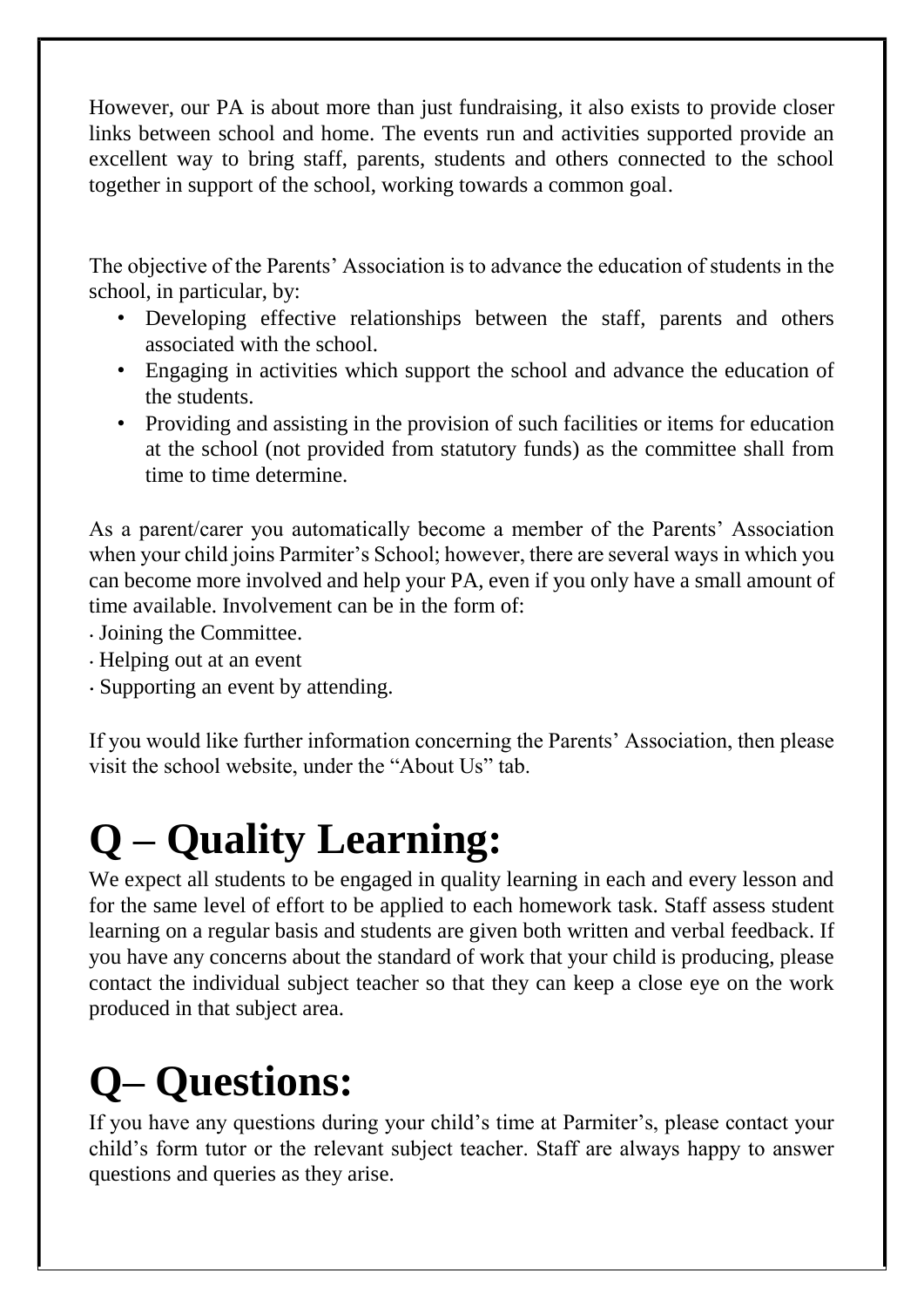# **Q – Resilience:**

Resilience research has identified actions which can be taken to enable students to achieve good outcomes. Academic resilience for students means achieving good educational outcomes despite adversity. Challenging your child to develop interests and life skills and encouraging them to learn how to cope, how to express their emotions, understand boundaries and to aspire, are crucial elements of helping them become more resilient. Helping children have life plans, visions and being organised allows them to develop new skills that are an essential part of increasing their learning. You can help your child become more resilient in the following ways:

#### **Belonging**

This is an important aspect of resilience building. When a child has good relationships in their life and they belong to a group that accepts them as they are, this helps create a good sense of self and identity. It is important that students have somewhere at school they feel they belong (form group, clubs, activities, favourite places in school, sport, music, writing, helping out in the library... it can be almost anything) and that they meet people who are **good** influences, who can help them make sense of where they have come from and their place in the world.

#### **Learning**

This a fundamental part of being a student and being able to function successfully in the world. Helping your child to develop talents, interests and life skills, encouraging them to learn how to cope, how to express their emotions, understand boundaries and aspire, are crucial parts of helping them become learners that are more resilient.

#### **Coping**

Coping helps children build up a particular set of skills to help them with the challenges of everyday life. Encouraging children to cope helps them develop a sense of bravery, an ability to solve problems, to stand up for their own views and beliefs, foster interests and make themselves feel better.

#### **Core self**

Core self is important to have an understanding of who they are and their own personal strengths. Encouraging children to put themselves in other people's shoes and be sensitive to how others feel can help raise awareness of how they feel and how their behaviour can affect other people's feelings. It is important to help them be self-aware and take responsibility for themselves and their behaviour towards others while at the same time believing in them.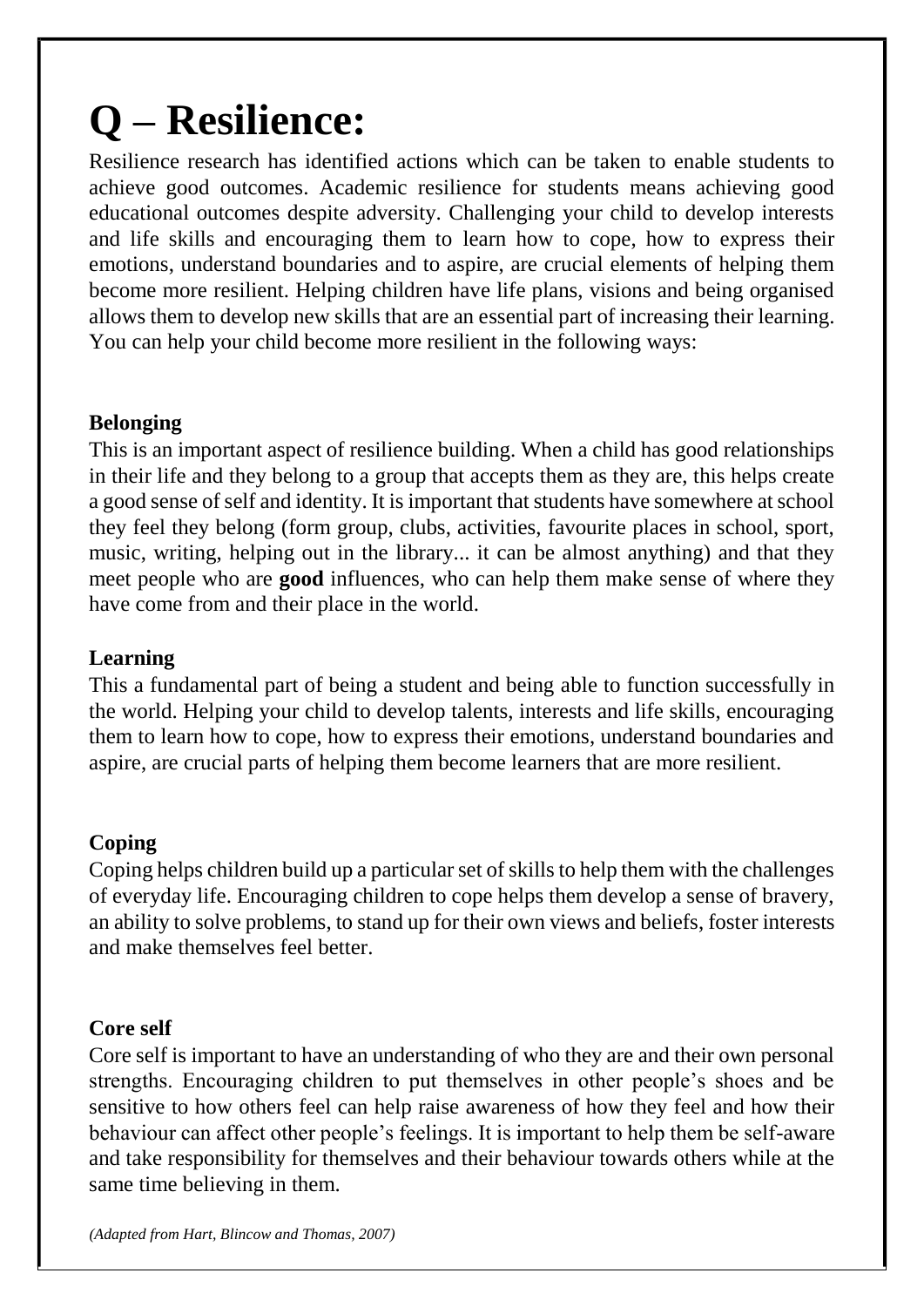### **R- Revision:**

Your child will receive a Tim Foot 'Revision Cracked' booklet. This will help them develop revision techniques for assessments and tests which are carried out regularly in all subject areas. Developing independent study skills such as revision methods is essential for success at school.

### **S – Safeguarding:**

It is our priority that your children are safe in school. If you are worried or have any concerns about child protection, student welfare or safeguarding,

Mr Hughes is our Designated Senior Person for Child Protection. Should you have any questions, his email address is: **B.Hughes@parmiters.herts.sch.uk** 



### **S – School Day:**

Timings of the school day are as follows *\*Please be on the school site no later than 8.30am* 

| <b>Time</b>                       | <b>Session</b>              |
|-----------------------------------|-----------------------------|
| $8.35$ am* $-8.55$ am             | <b>Morning Registration</b> |
| $8.55$ am $-9.55$ am              | Period 1                    |
| $9.55$ am $-10.55$ am             | Period 2                    |
| $10.55$ am $-11.20$ am            | <b>Break</b>                |
| $11.20am - 12.20pm$               | Period 3                    |
| $12.20$ pm $- 1.20$ pm            | Period 4                    |
| $1.20$ pm $- 2.20$ pm             | Lunch                       |
| $2.20 \text{pm} - 3.20 \text{pm}$ | Period 5                    |
| From 3.20pm                       | <b>After School Clubs</b>   |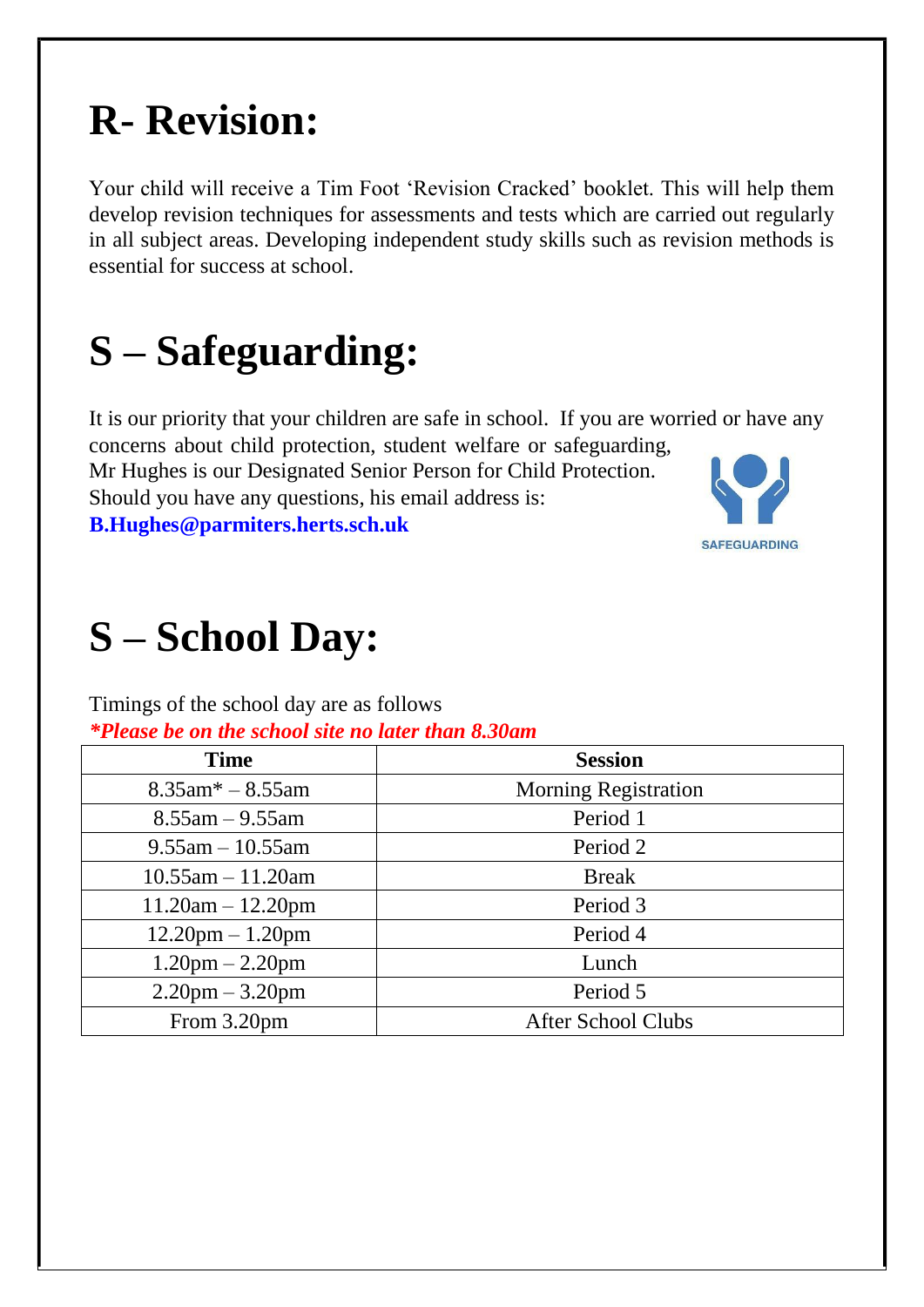## **S – Social Media:**

We know that, in the modern world, social media is a key part of everyday life and how we communicate. However, many of the social media platforms are age-rated and students in Year 7 should **not have access** to any of these platforms. In our experience, Year 7's are very keen to establish WhatsApp groups that have the potential to very quickly become an unsociable space where dispute can occur, therefore, we strongly advise that you discourage your child from being a part of these groups as mobile numbers can easily be shared with other groups.

It is the **responsibility of the contract holder** of any mobile phone device to supervise all use of technology away from any potential e-safety problems. If any issues do arise, parents can refer concerns directly to the social **media platform concerned,** or they can refer the matter to the police to be investigated. The following website contains useful information for parents and carers: [https://www.saferinternet.org.uk/advice](https://www.saferinternet.org.uk/advice-centre/parents-and-carers)[centre/parents-and-carers](https://www.saferinternet.org.uk/advice-centre/parents-and-carers)

## **S – Summer School:**

Each year, we run a Summer School during the first week of the summer holiday. A wide variety of activities are offered and this is a good opportunity for your child to meet new people and learn new skills or information. Details about the Summer School are sent out to parents during the summer term, once the final details of what is on offer have been agreed.

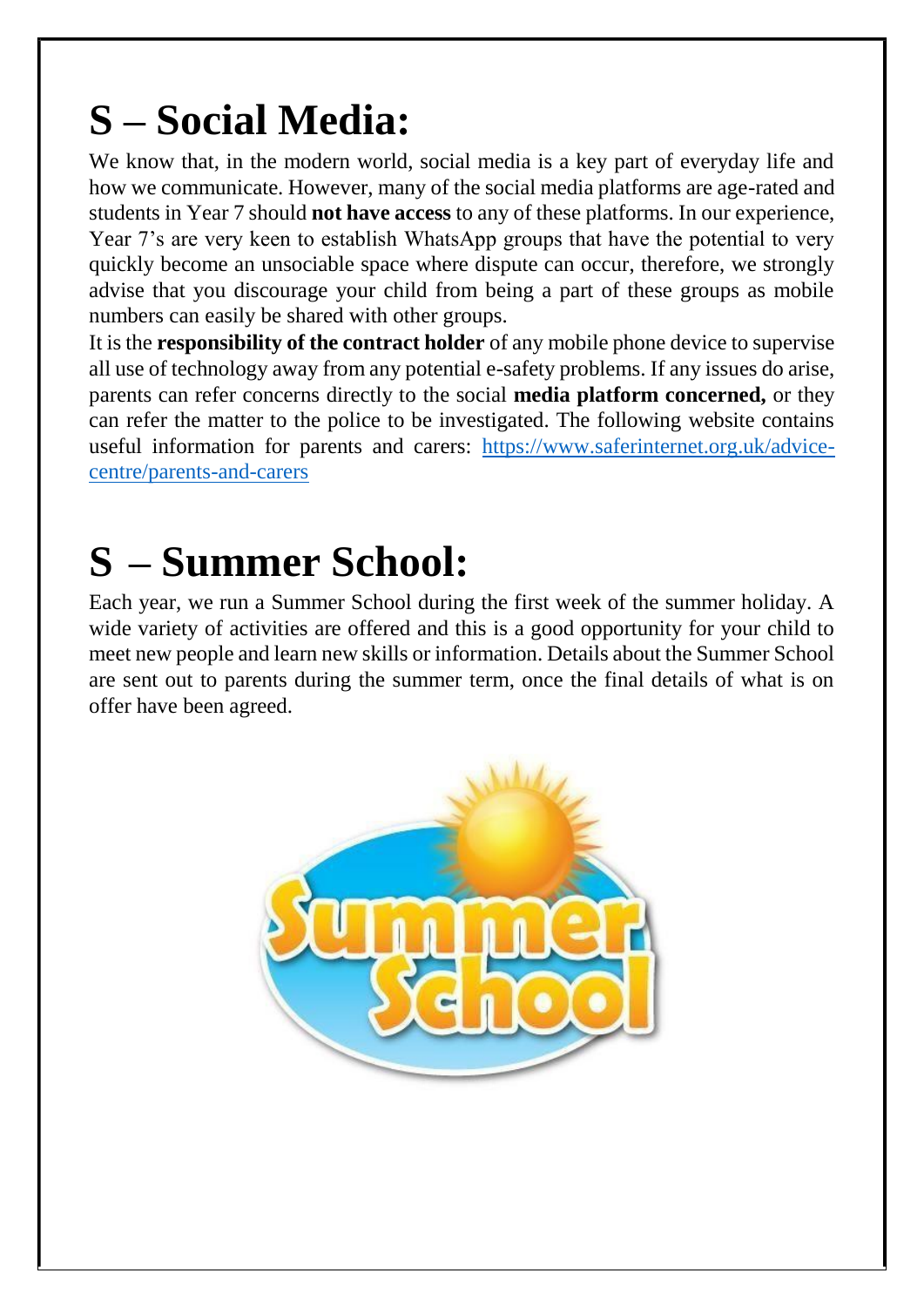### **T –Tutor time:**

The form tutor is the person who has consistent day to day contact and is the essential link between your child, subject teachers and home. The relationship between the form tutor and your child is, therefore, an integral part of their role at Parmiter's.

TUTOR TIME is time to…

- Mentor and support our students
- Improve learning relationships through the school
- Provide effective support and guidance for our students
- Provide learning opportunities beyond the curriculum
- Broaden student leadership and nurture an ethos of supporting others
- Continue to develop a positive and mature attitude to learning across the school
- Monitor the progress of students as individuals and not just as a large cohort
- Communicate effectively with students and parents

### **FORM TUTORS...**

- Know and care about the students in their tutor group
- Provide a positive role model for students
- Understand the need to work with students on skills beyond the classroom emotions, motivation, social skills, courtesy, how to speak appropriately in difficult circumstances, honesty, respect for others
- Pay attention to the small 'details' importance of manners (please and thank you!) appearance, punctuality
- Treat poor behaviour as a choice and good behaviour as a characteristic
- Do not dwell on previous misdemeanours and judge every situation on its own merits
- Look for the good in students and give genuine praise
- Take an interest in students' lives and experiences outside of school while maintaining professional boundaries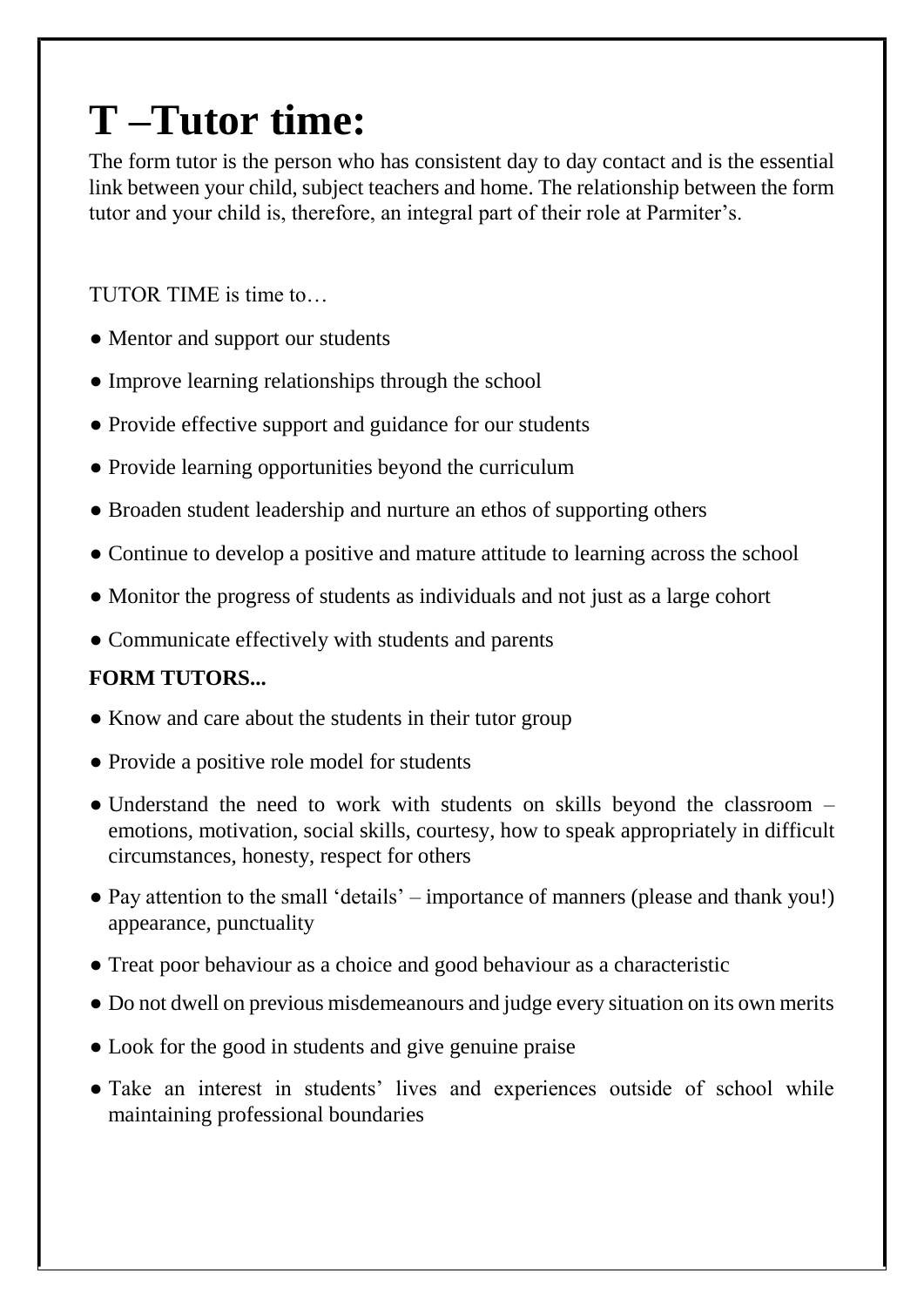## **T – Transport:**

Mullany's Coaches currently operate our school transport service and cover a wide geographical area, from Hemel Hempstead and St Albans to Borehamwood, Bushey and Harrow. Buses collect students each morning from their allocated stop and deliver them safely onto the school site. The buses then collect the students at the end of the day and depart from the school site promptly at 3.30pm for their return journeys. Full details about the bus service are available on our school website under the 'parent' tab.



### **T – Twitter:**

As a school, we have different Twitter feeds which parents can follow to find out more about life at Parmiter's. Please follow us if you are a Twitter user:

Parmiter's School . . . . @ParmitersSchool Year 7 . . . . . . . . @ Parmiters Year 7 **FOLLOW US ON** 

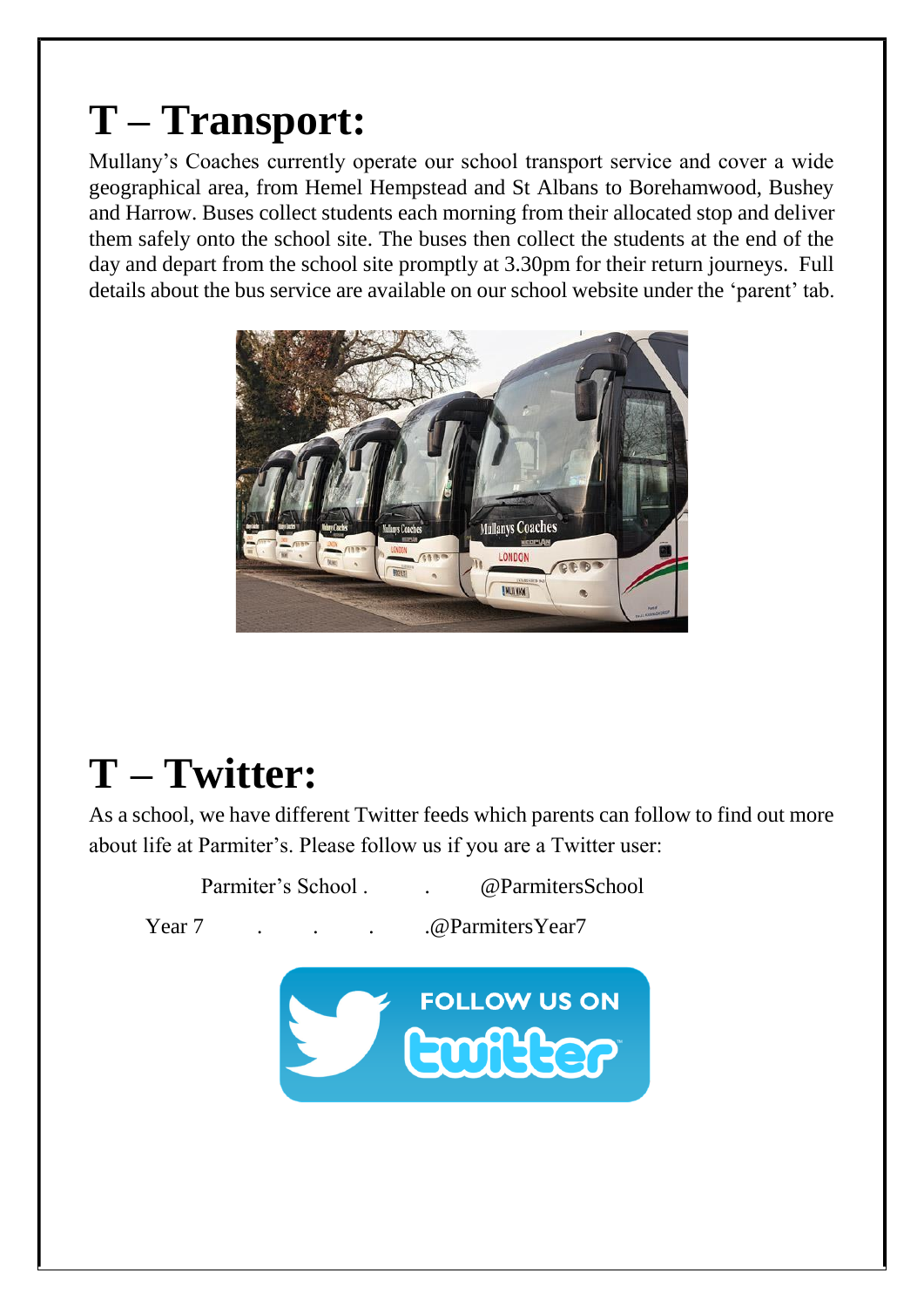## **U – Uniform:**

All students in Years 7 to 11 are expected to wear full school uniform each day that they are at school. There are three uniform options, as follows:

**Option A:** Blazer, Striped Blouse, Skirt, Pullover, Tights or Socks & Shoes.

**Option B:** Blazer, Shirt, Tie, Trousers, Pullover, Socks & Shoes.

**Option C:** Blazer, White Blouse, Trousers, Socks & Shoes.

Full details about the uniform options are in the Information Booklet, which you have already received.

Our uniform is available from Stevensons in St Albans, DJ Uniforms in Bushey and Watford School Uniforms in Watford. Suppliers also have their own websites and the links can be found on the Parmiter's school website via the line below:

<https://www.parmiters.herts.sch.uk/page/?title=Uniform&pid=19>

Please also remember a sensible school bag (for example a plain rucksack) – handbags and fashion bags are not acceptable as school bags.

### **V – Visits:**

In each year at Parmiter's, a number of school visits will be offered. In Year 7 this includes a residential team-building trip, a number of day visits linked to different subjects and the opportunity to visit France at the end of the year. As students move through the school, the range of visits broadens out to include the annual ski trip and a full range of curriculum linked and optional residential visits.

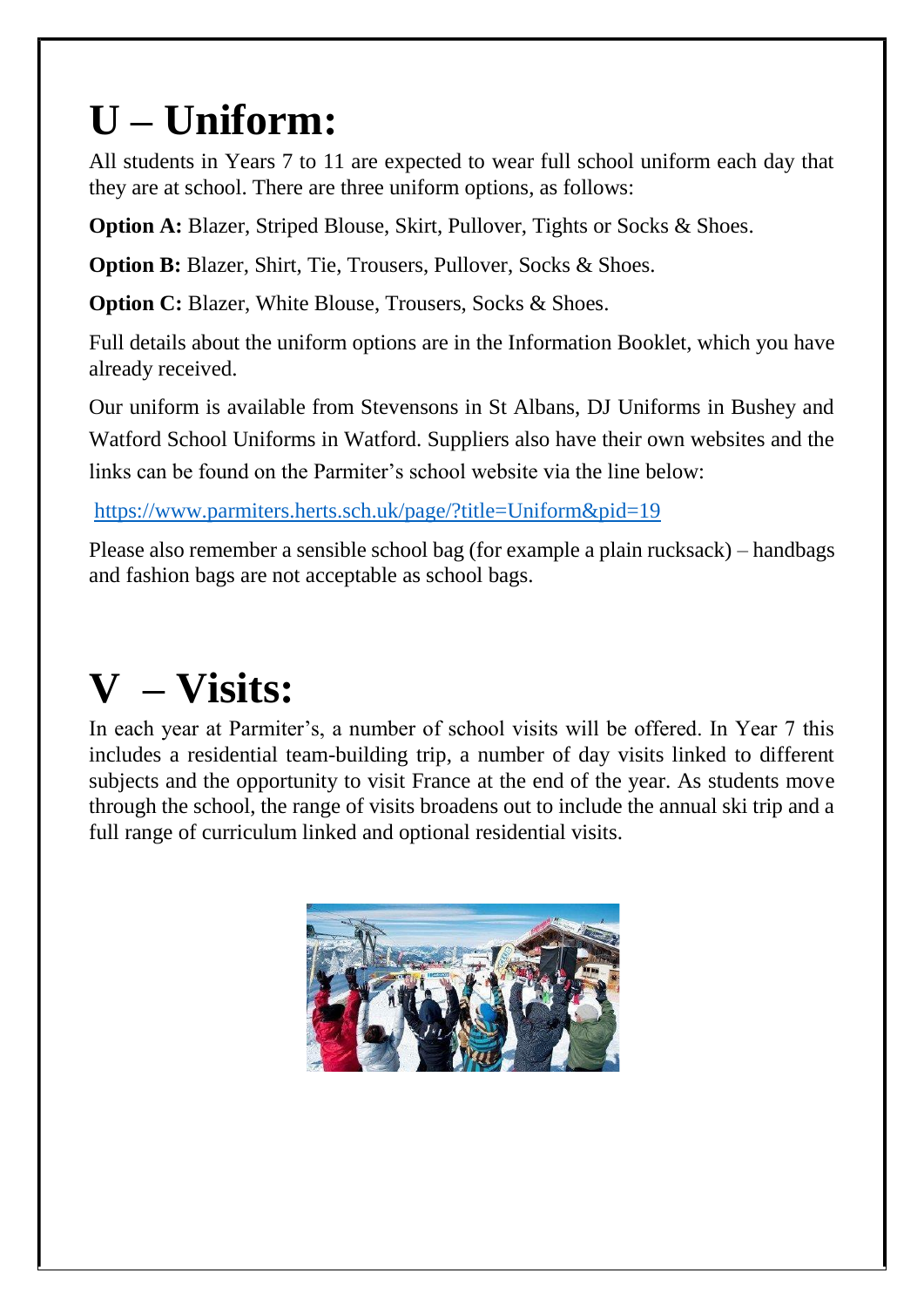### **W – What to do if:**

#### **You need to speak to a member of staff.**

You can telephone the school and leave a message. You can write or email. Initially send the email to [admin@parmiters.herts.sch.uk.](mailto:admin@parmiters.herts.sch.uk)

#### **Your worry is not subject based.**

Contact your child's Form Tutor or the Head of Year. Mr Boyce can be contacted via this email address: [year7@parmiters.herts.sch.uk.](mailto:year7@parmiters.herts.sch.uk) Please remember that we would rather know about a worry or a problem. If it worries you or your child, let us know.

#### **Your child is ill.**

Please email the Attendance Officer *on the first day* of absence. Attendance@parmiters.herts.sch.uk

#### **Your child is spending too much time on homework.**

Please contact the Form Tutor or subject teacher in the first instance.

#### **You need to check dates of events, school trips etc.**

Please look at the calendar under the 'News & Events' tab on the school website.

#### **You think your child is being bullied.**

Contact the Form Tutor or Head of Year immediately.

#### **Your child is finding it hard to settle.**

Some children do take longer than others but please let the Form Tutor or Head of Year know about your concerns early on. Crucially, ensure that your child is in school every day as this will help them to settle. For students who struggle in the early days, we do have a Peer Mentoring scheme which can offer some support, but places are limited.

#### **You have any family worries or money concerns.**

Please let us know. We will deal with things sensitively and may be able to provide some support for you and your child. We also have information about how to access help from a number of other organisations. Please contact us for more information.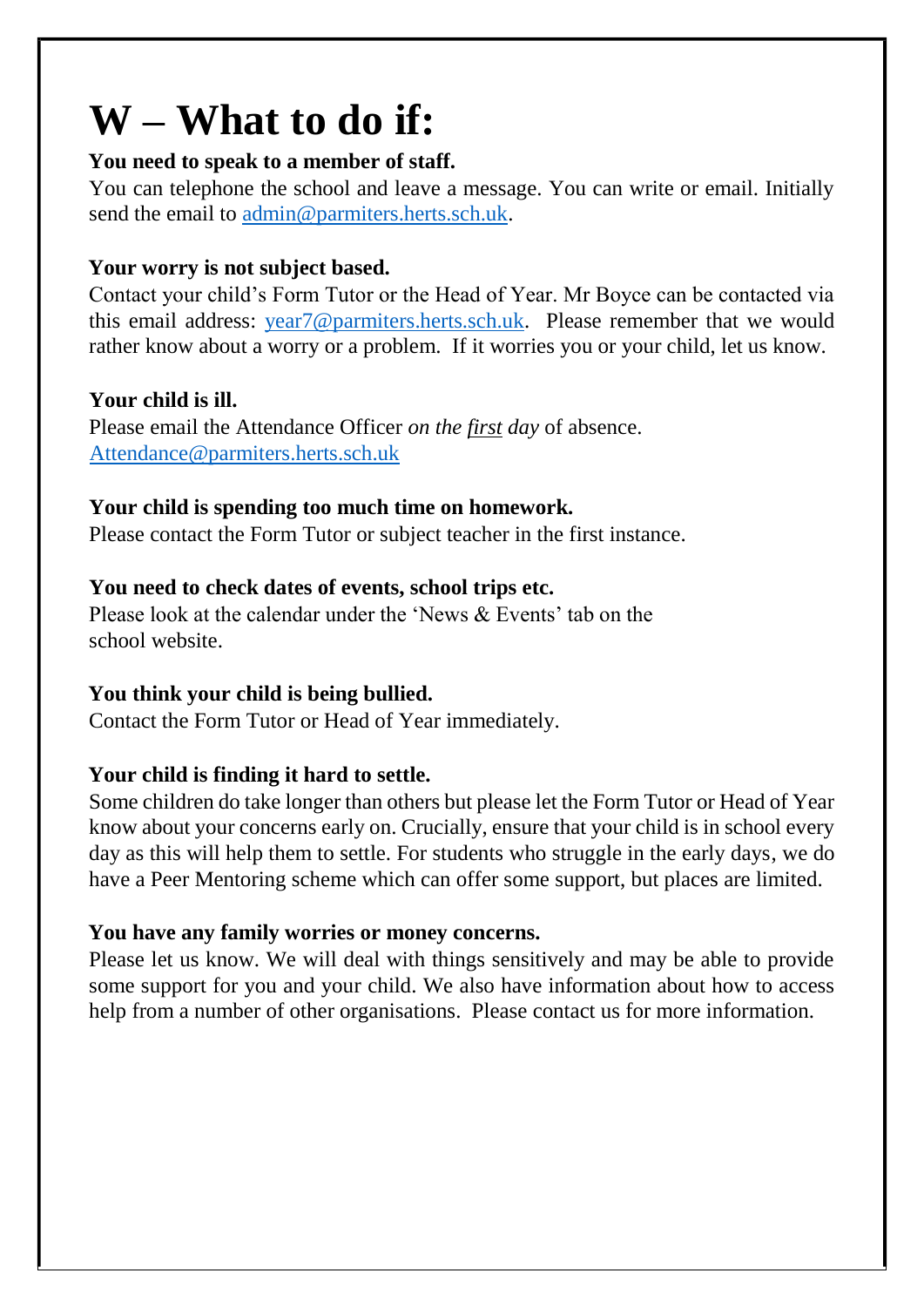## **W – Wisepay:**

Parmiter's School uses an online payment system called WisePay. You will receive your login details for WisePay before your child starts school in the autumn term. WisePay can be used to pay for school trips, school transport, music lessons, etc. You can also top up your child's school meal account – the dining halls do not accept cash payments.

### **W – Work ethic:**

We expect all Parmiter's students to be hard-working and to strive for excellence in all aspects of school life. A solid work ethic is vital for success. If student's fail to meet our expectations, we will be in touch with parents to address this.

### **X – X-Rated:**

As a basic guide, the following items are not allowed on site:

- Knives or any bladed items.
- Drugs / Alcohol / Cigarettes / E-cigarettes / vapes.
- Fireworks, lighters, etc.

This is not a definitive list. Please see our full behaviour policy, which is available on the school website, for a full list of banned items.

### **Y – Year 7:**

Life in Year 7 will be different to life in Year 6. Students are placed in one of 8 forms of approximately 28 students. All lessons are taught in these form groups except for Design and Technology, P.E. and Literacy, where groups will be mixed or smaller.

In Year 7 we have a set of values which we refer to regularly, abide by and form assembly topics throughout the year, these are: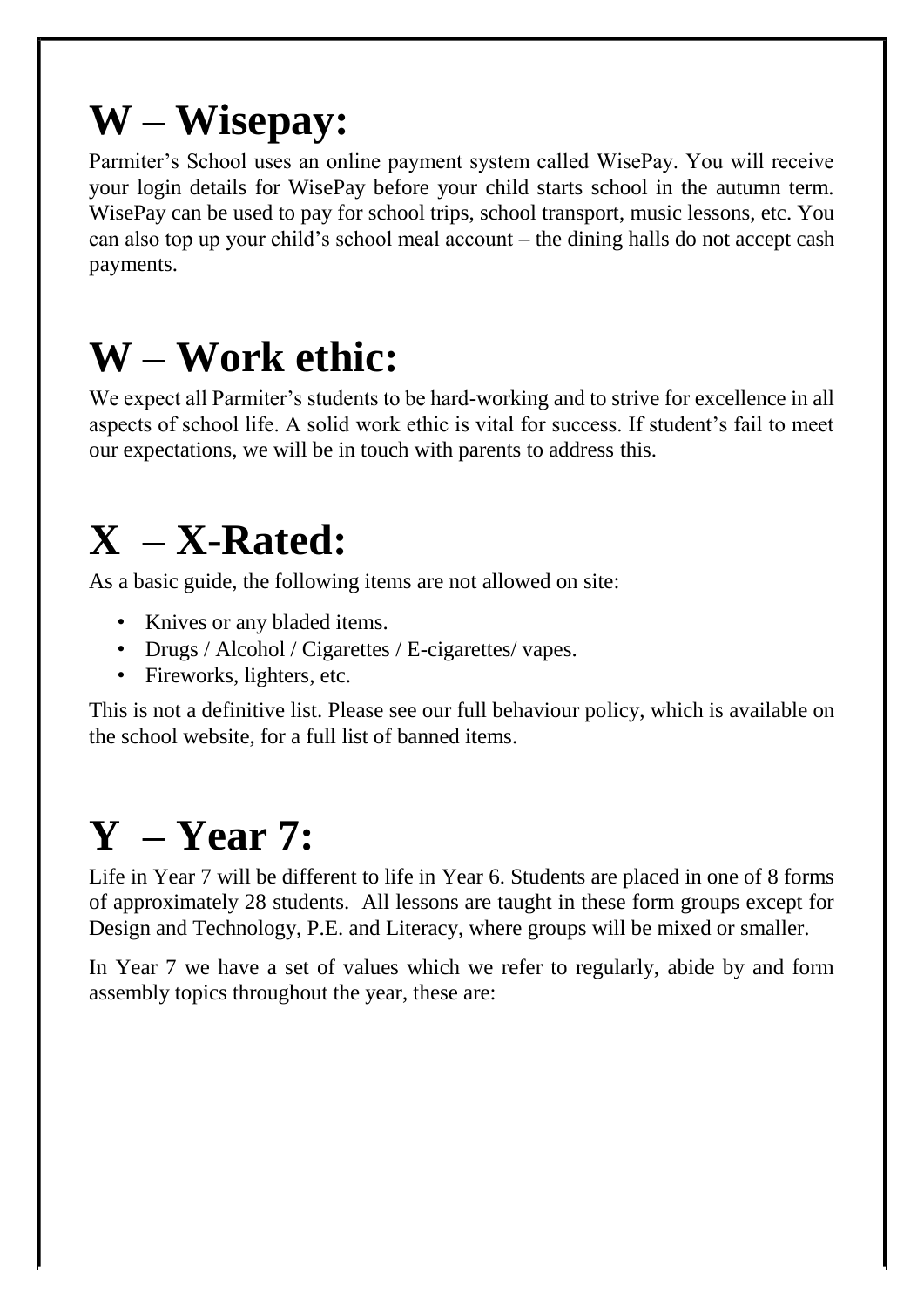

### **TEAMWORK**

Teamwork is essential for you to work together as a form group, be open and welcome all new form members and include all because no one should be alone in your form. Take pride in your form, rely on one another and understand that each person is different and has an equal part to play.

#### **RESPECT**

Mutual respect and manners form the basis of our school. We want everyone in this school to complement our year group on how well-mannered we are, saying 'please' and 'thank you' to each other and to all the adults you come into contact with, this makes a great first and lasting impression. We hold in high esteem our school, it's values and traditions and earn the respect of others in the way we behave. We respect our teachers and accept their decisions.

#### **ENJOYMENT**

We come to school to learn in different ways. We encourage fellow students to enjoy their learning and exploit opportunities to be creative when they are presented. We use our school to adopt a healthy lifestyle and build life skills. We enjoy being part of our form and part of the Parmiter's family.

### **DISCIPLINE**

Strong discipline underpins our school. We support our behavior policy and uphold its values. Sticking to all the rules leads to successful students, those who choose, and remember it is a choice!, not to follow the rules will have a challenging time at Parmiter's. Please follow all the rules and make the right choices!

#### **SPORTSMANSHIP**

We uphold the tradition of camaraderie with team mates and opposition. We observe fair play and are generous in victory and dignified in defeat. We play to win but not at all costs and recognise both endeavour and achievement. We ensure that the wellbeing and development of all is central to activity of any kind.